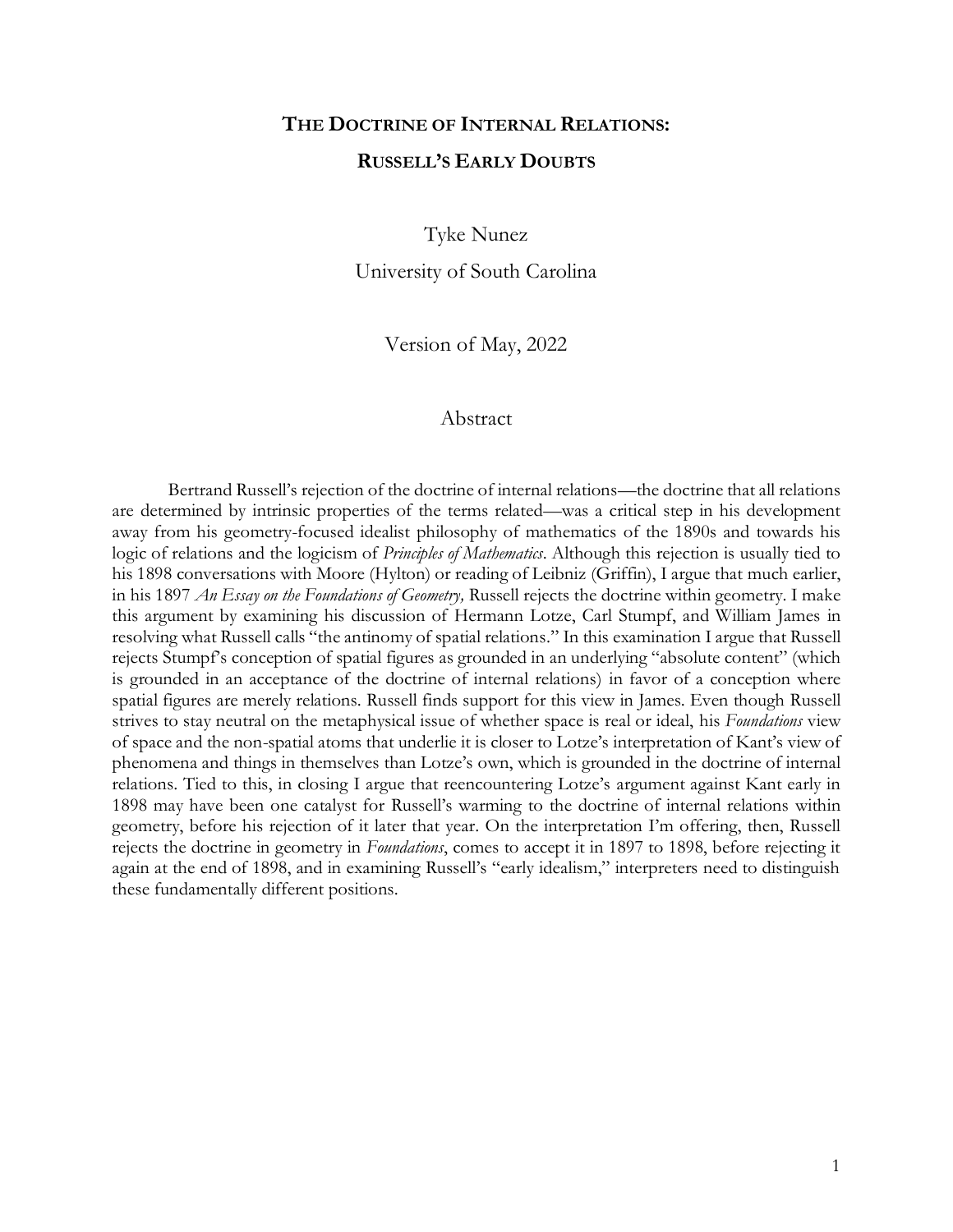## **THE DOCTRINE OF INTERNAL RELATIONS: RUSSELL'S EARLY DOUBTS**

### **§1 – Introduction**

In his early work on the philosophy of mathematics, before the development of his logic of relations and associated logicism, Russell took geometry to be the preeminent mathematical science and took the multiplicity essential to all mathematics to have space as its ultimate ground. The fullest development of this account comes in his 1897, *An Essay on the Foundations of Geometry* (*EFG*). In the fourth chapter Russell turns to developing his philosophical account of space through responding to issues that arise in the accounts of space and its representation given by Kant and Carl Stumpf.

A critical step towards what Whitehead called Russell's epoch-making development of the logic of relations (1902, p. 367), integral to his break with this late geometrical philosophy of mathematics, was Russell's rejection of the doctrine of internal relations: the doctrine that all relations are grounded in and even determined by intrinsic properties of the terms related.<sup>1</sup> Russell's relationship to this doctrine was always a bit uneasy. As Hylton has stressed (1991, p. 54-55), Bradley had argued that relations in general are afflicted with contradictions (e.g., 1893, ch. 3), and Russell clearly thinks relations require care (*EFG*, §201, p. 193).<sup>2</sup> Still, before he rejects this doctrine Russell takes, in places, relational judgments to be analyzable into subject-predicate judgments, and seems to take such analyses to account for reasoning that depends on asymmetric transitive relations (e.g., 1898c, p. 225). Such relations underlie any ordering of elements and such orderings are critical to all of mathematics. Thus, Russell's motivation for developing a logic of relations depends on his first realizing that this kind of analysis is improper, and that the doctrine of internal relations is the problem.

How Russell realizes this is connected to what he comes to call in 1898 "the contradiction of relativity" (1898c, p. 166). We have this "contradiction," he thinks, whenever we have "a conception of difference, without a difference of conception" (1898c, p. 258-9, also 1898a, p. 132; 1897b, p. 81). A "difference of conception" is a difference in the intrinsic properties of the related terms. If the

<sup>1</sup> As Russell later puts it: "The doctrine of internal relations held that every relation between two terms expresses, primarily, intrinsic properties of the two terms and, in ultimate analysis, a property of the whole which the two compose" (1959, p. 42). This is a Russellian construal of the doctrine. Another that is primarily found in Moore holds that on the doctrine no relations are contingently true, which is treated as entailing their necessity. Also, a commitment closely associated with the doctrine is that relations are ideal, or that they are less real than their relata. Neither this, nor Moore's construal of the doctrine will be our focus. We will be restricting our attention to the Russellian version.

<sup>2</sup> For a recent reassessment of the dispute between Russell and Bradley see Candlish (2007). Chapter 6 treats relations.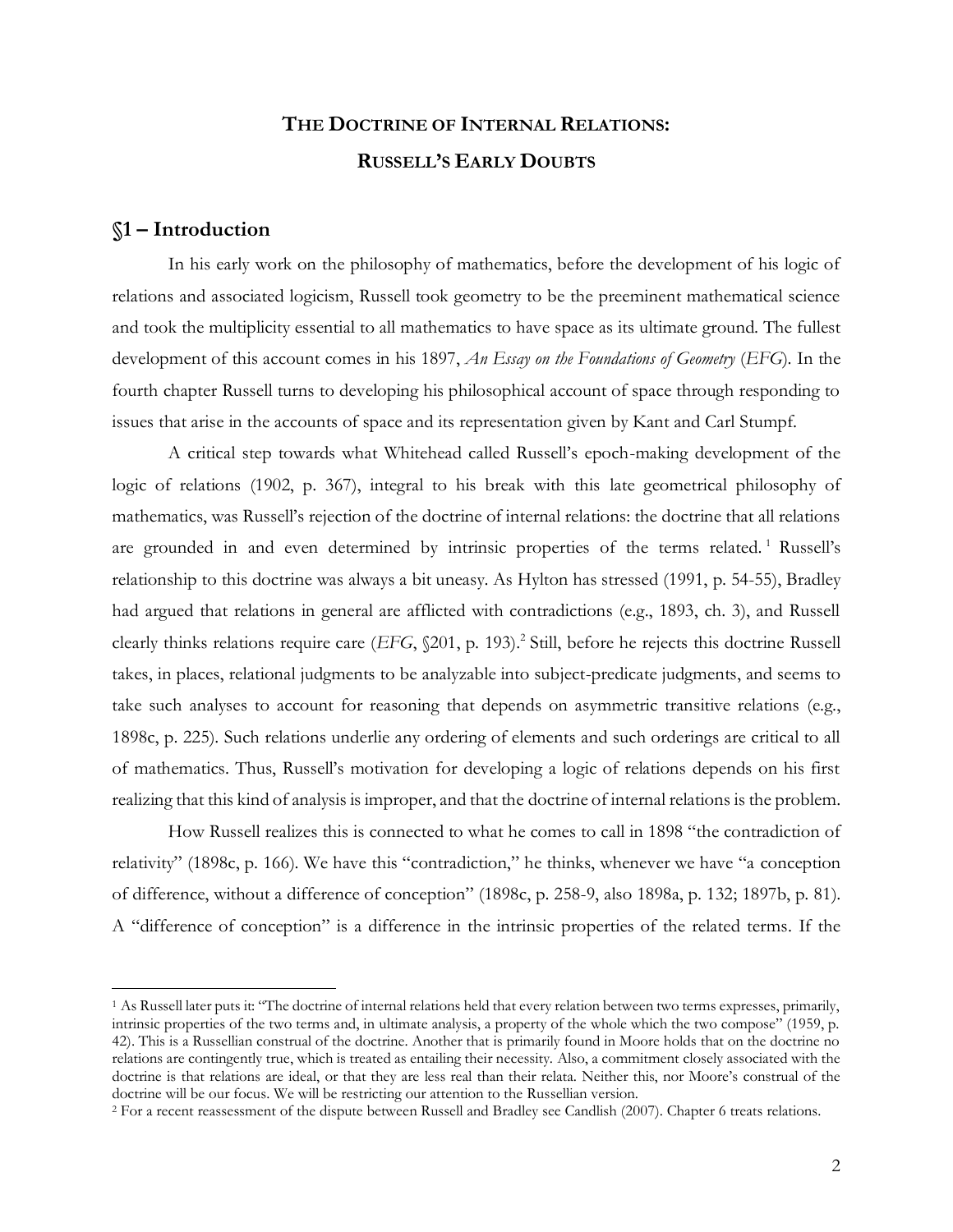doctrine of internal relations were correct, then it seems that for every difference, there would be a corresponding difference in these intrinsic properties. Even while Russell accepts the doctrine, he sees that there is not always such a difference (witness: right and left hands). Hence the apparent contradiction.

It is a topic of some discussion when and why exactly Russell sours on the doctrine of internal relations, and so when exactly Russell thereby dissolves the contradiction of relativity. Peter Hylton (1990) and Nicholas Griffin (1991) have argued that it happens sometime in the second half of 1898, with Hylton stressing the influence of Moore, and Griffin focused on the evidence for the change in the Typescript of "An Analysis of Mathematical Reasoning" (1898) and the January 1899 "Classifications of Relations." More recently, although originally he had argued that Russell's reading of Leibniz has little to do with his rejection (1991, p. 341-346), Griffin has argued that encountering the doctrine of internal relations in Leibniz was an important catalyst for Russell's rejection of it (2012).

Jeremey Heis (2017) and Sanford Shieh (2019, ch. 5), however, have each argued that Russell is farther down the road to logicism in *Foundations* and in "An Analysis of Mathematical Reasoning" than interpreters like Hylton and Griffin acknowledge. Although this claim deserves important reservations, here I will argue that in the following respect they are right: we can already see skepticism about the doctrine of internal relations in *Foundations,* especially in its final chapter. Specifically*,* in *Foundations,* I will argue that we can see Russell is committed to rejecting the doctrine of internal relations within geometry. This commitment emerges in Russell's argument against Stumpf's view of space, and we will see that this rejection is bound up with a Kantian element in his *Foundations* view: his distinction between the form and matter of geometry. In this sense, we will see that the kind of commitment to—even heavy reliance on—the doctrine that Griffin's discussion sometimes suggests is incongruous with the account in *Foundations* (e.g., 1991, p. 146, 164, 187).

Still, two caveats are in order. First, in *Foundations,* the rejection of the doctrine of internal relations is clear only within the standpoint of geometry. From a wider standpoint that encompasses other sciences like psychology, at least in some contexts, Russell seems to accept the doctrine. Second, even within geometry, in work after *Foundations* but prior to the "Classification of Relations," like the typescript of "An Analysis of Mathematical Reasoning*"* or "On the Constituents of Space and their Mutual Relations," Russell seems to endorse a version of the doctrine. In this sense, I do not want to contest Hylton's and Griffin's claims about when Russell *decisively* abandons the doctrine of internal relations. Nonetheless, prior to "Constituents," in *Foundations,* there is an overlooked skepticism towards the doctrine. Recognizing this skepticism will make clear that between *Foundations* and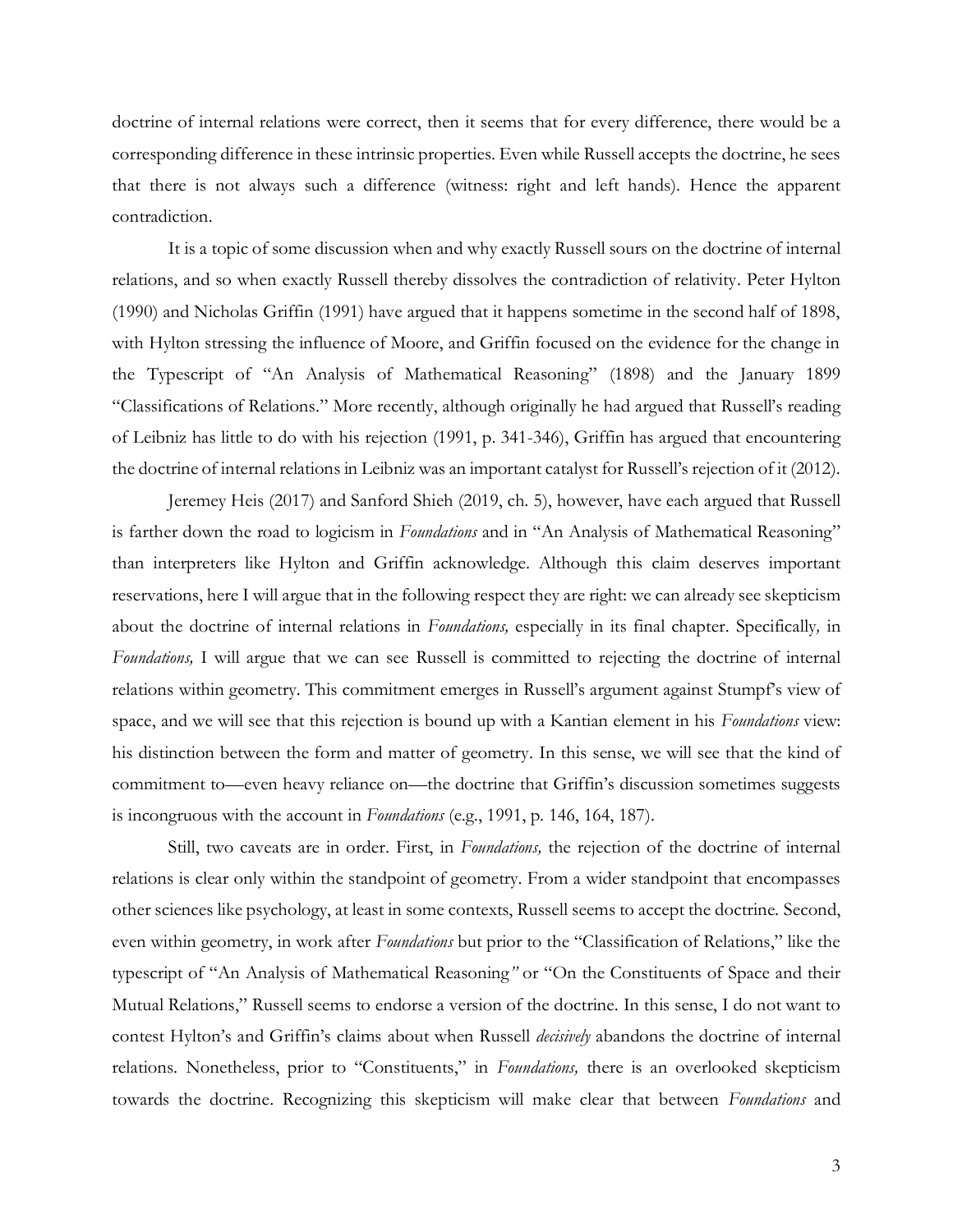"Constituents" Russell's view of space is radically and fundamentally transformed and that these two views should not be run together.

Specifically, although late in 1898 Russell seems to claim that what he had called "the antinomy of the point" in *Foundations* was an instance of the contradiction of relativity (1898d, p. 328-9n5), in *Foundations,* he does not, and would not, see it that way because, as we will see, he does not then accept the doctrine of internal relations in geometry. For this reason, it is no surprise that in *Foundations* we do not find him claiming that mere conceptions of difference without a difference in conception are contradictory. Rather, he seems to think they will be commonplace, and that they simply point to the importance of an immediate and intuitive source of knowledge (*EFG*, §121, p. 131). On the reading I will here be developing, then, it is not that Russell merely generalizes the antinomy of the point into the contradiction of relativity in 1898. Rather, it is that between *Foundations* and 1898 he comes to accept the doctrine of internal relations, and through this reconceptualizes the antinomy of the point as an instance of the contradiction of relativity, in line with this fundamental transformation.<sup>3</sup> Then at the end of 1898 he rejects the doctrine along with idealism, which is what we find in COR. As a result, Russell's road to logicism is not a gradual progression, whereby he successively adopts more pieces of his logicist view, as Heis and Shieh can seem to suggest. Rather, his view undergoes at least one radical, fundamental transformation in his early idealist period when he switches from rejecting to accepting the doctrine of internal relations in geometry.

This essay is the first part of a larger project that will take a closer look at Russell's position in *Foundations*, which is both more interesting in its own right and more important for understanding the advent of modern logic than is commonly recognized. The view of space developed there is both quite Kantian and quite Leibnizian. Still, Leibniz endorses the doctrine of internal relations, while Kant rejects it, due to the problem of incongruent counterparts, at least within the phenomenal world of space and time. In the present essay Russell's relation to Leibniz's and Kant's views of space will remain largely off stage. Nonetheless, Russell's changing position on the doctrine of internal relations is closely tied to his reflections on their conceptions of space, and the troubles that incongruent counterparts present that are connected to the contradiction of relativity, until his acceptance of the reality of asymmetric transitive relations in the "Classification of Relations." The larger project will delve into the Kantian and Leibnizian features of Russell's conception of space in *Foundations*, like his hylomorphism, as well as examine the early stages of the developments leading up to the logic of

<sup>3</sup> A useful conversation with Jim Lavine helped me formulate this way of presenting my view of Russell's development.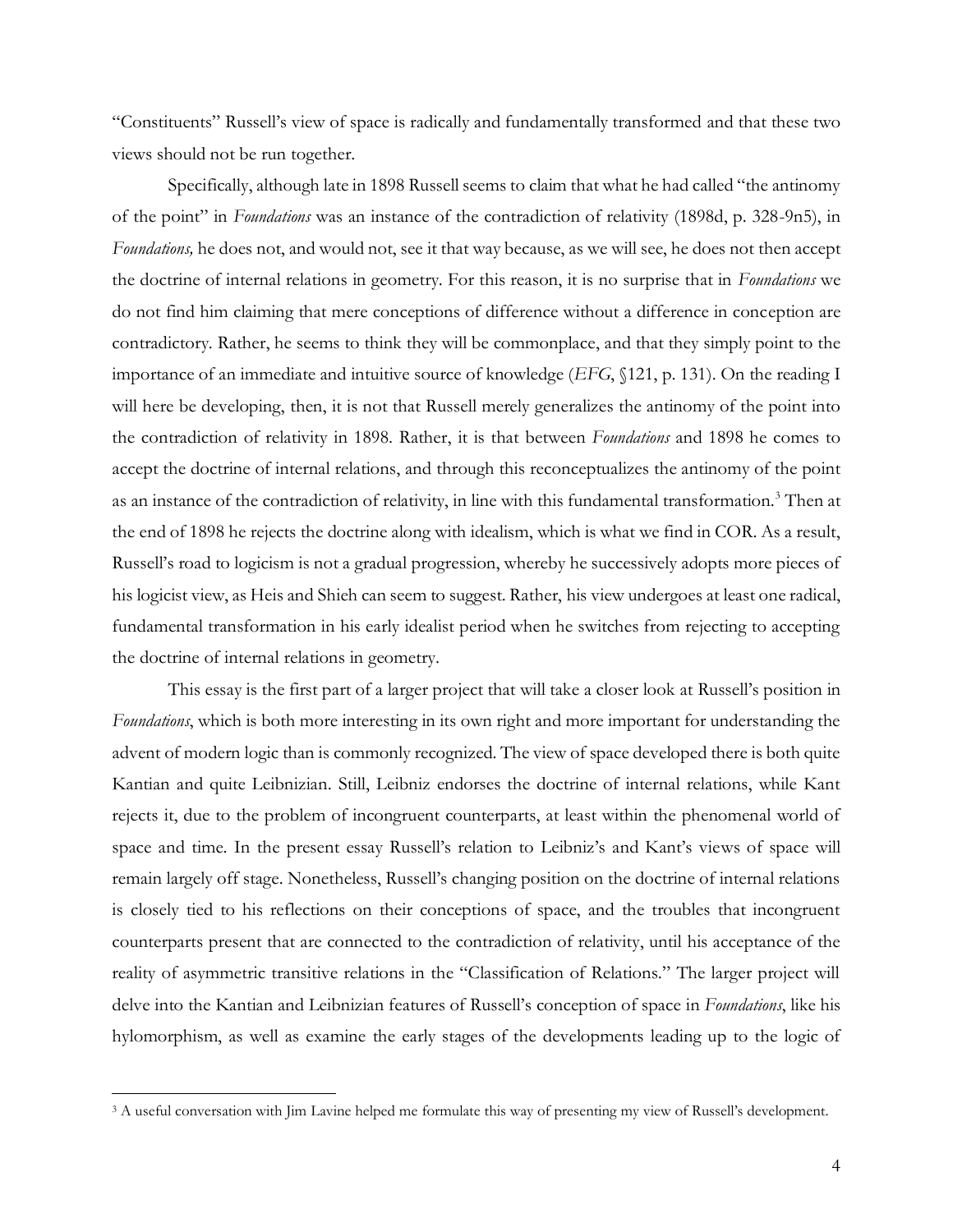relations. Specifically, my hunch is that this examination will make clear that Russell's rejection of hylomorphism and his reflections on Kant's problem of incongruent counterparts played an unappreciated but critical role in the advent of Russell's logic of relations.

## **§2 – A sketch of Russell's Foundations view and our main text**

We will focus on some of the final sections of the book where Russell is arguing that empty space should not be hypostatized. This is something that he thinks Newton, Kant, and Stumpf are all guilty of. Properly conceived, Russell thinks space is only the spatial order of things in it. To elaborate, briefly, Russell contrasts empty space with spatial order or figures. Such figures are what geometry studies. Fundamentally, according to Russell, they are relations between atoms, and he identifies spatial figures with spatially related atoms. These atoms, unlike spatial figures, are not themselves extended and are abstracted away from real physical atoms. Russell thinks of spatial relations, considered in abstraction from what they relate, as empty spaces. Now, although Russell takes spatial figures or order to be spatially related atoms, and so in this sense to be grounded in these atoms and spatial relations, in another sense he claims that spatial figures are more fundamental than the empty spaces that they occupy. In particular, he holds that we always begin with knowledge of spatial figures and then we derive knowledge of the space occupied from this prior knowledge of the figures. In this way, we arrive at a conception of such an empty space by abstracting away from the figures in it. When we do this in geometry, however, he maintains there is a strong temptation to hypostatize empty space and treat it as a thing, although "empty space itself, if it means more than the logical possibility of space-relations, is an unnecessary and self-contradictory assumption" (*EFG*, §203, p. 194). So long as we don't hypostatize empty space, however, and regard space "so far as it is valid, as only spatial order," then the contradictions that afflict hypostatized empty space disappear (*EFG*, §205, p. 196).

In the second half of the fourth chapter, Russell is concerned with the resolution of three such contradictions that arise with the hypostatization of empty space. Our focus will be on the third, the antinomy of spatial relations (*EFG*, §201, p. 193; §195, p. 188-189). Prior to concluding his resolution of this antinomy in §207, he seems to endorse an argument of Lotze's against Kant's resolution of his mathematical antinomies (*EFG*, §205, p. 196). This apparent endorsement presents an immediate challenge to my thesis, because Lotze's argument can seem to rely on the doctrine of internal relations. Russell then considers and rejects Stumpf's view in §206 as subject to the antinomy of spatial relations. It is in this section, implicitly, that we find Russell's rejection of the doctrine of internal relations. For this reason, our focus will be on understanding it, and for this, it will help to have it in front of us: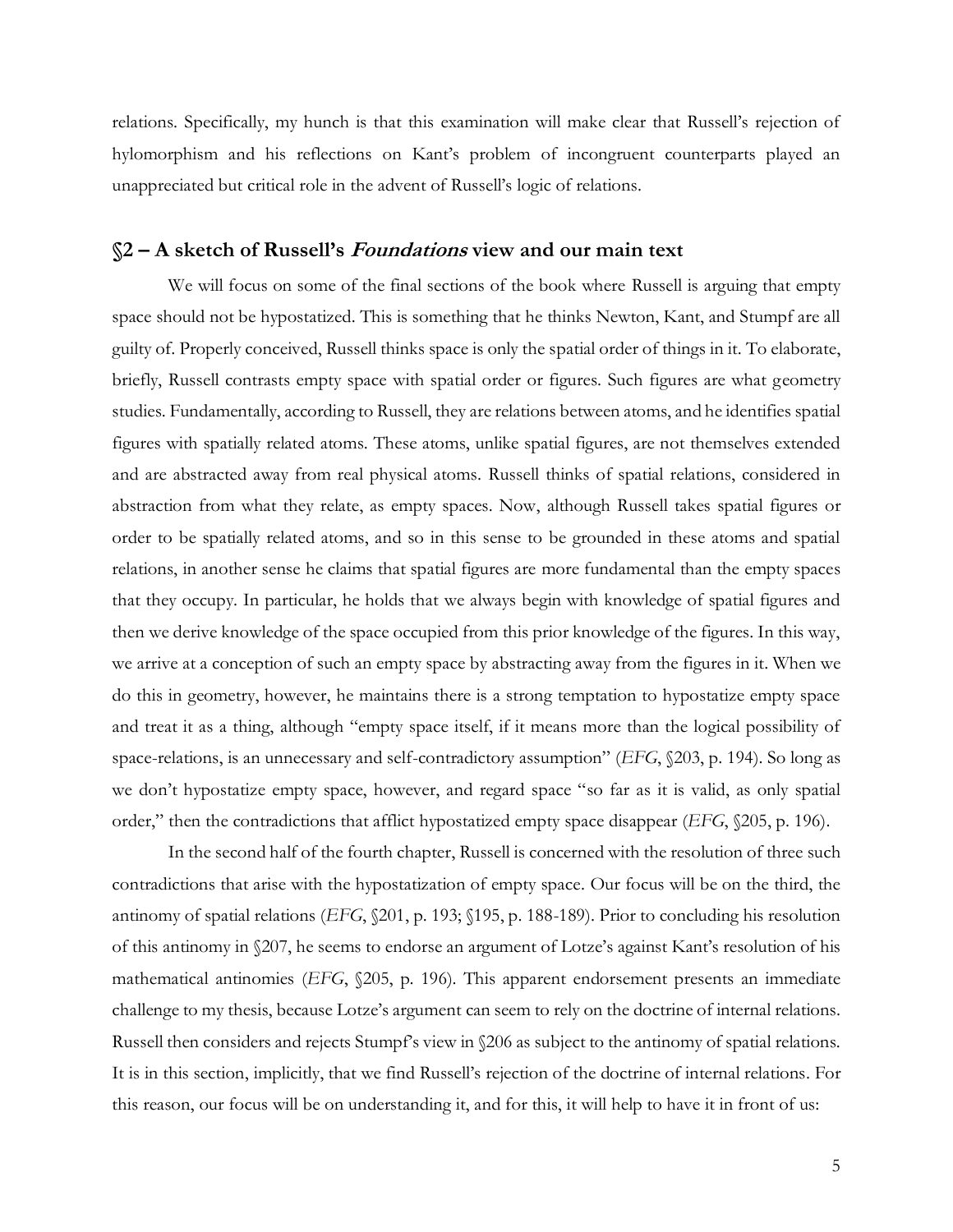§206. But whence arises, on this [i.e., Russell's] view, the paradox that we cannot but regard space as having more or less thinghood, and as divisible *ad infinitum?* This must be explained, I think, as a psychological illusion, unavoidably arising from the fact that spatial relations are immediately presented. They thus have a peculiar psychical quality, as immediate experiences, by which quality they can be distinguished from time-relations or any other order in which things may be arranged. To Stumpf, whose problem is psychological, such a psychical quality would constitute an absolute underlying content, and would fully justify his thesis; to us, however, whose problem is epistemological, it would not do so, but would leave the *meaning* of the spatial element in sense-perception free from any implication of an absolute or empty space. [Footnote: "Cf. James, *Psychology*, Vol. II., p. 148 ff."] May we not, then, abandon empty space, and say: Spatial order consists of *felt* relations, and *quâ* felt has, for Psychology, an existence not wholly resolvable into relations, and unavoidably *seeming* to be more than mere relations. But when we examine the information, as to space, which we derive from senseperception, we find ourselves plunged in contradictions, as soon as we allow this information to consist of more than relations. This leaves spatial order alone in the field, and reduces empty space to a mere name for the logical possibility of spatial relations. (*EFG*, §206, p. 196-7)

Although we are not yet, of course, in a position to analyze this difficult and somewhat cryptic passage, notice that both Stumpf's view is Russell's main target here and the question that Russell begins with.<sup>4</sup> The context for this question is the prior section,  $\&05$ . For this reason, it makes sense for us to begin there in the next section (§3). Because this is also where Russell endorses Lotze's argument, it will provide an occasion to discuss the most direct evidence in *Foundations* that Russell might endorse the doctrine of internal relations. After this, we will turn to considering the features of Stumpf's view that Russell is referencing in §4. That will put us in a position to return to this passage and examine how Russell is arguing against Stumpf and rejecting the doctrine of internal relations within geometry in §5. Finally, we will examine the two caveats I mentioned above in §6, where we will see that Russell's hylomorphic *Foundations* view has an affinity to how Kant's view of phenomena and things in themselves was understood by Lotze, and that reencountering Lotze's critique of Kant's hylomorphism may have been part of the catalyst for Russell's rejection of the *Foundations* view early in 1898, although he already identifies the contradiction of relativity in 1897.

### **§3 – Russell's endorsement of Lotze's argument**

It is in Russell's brief dismissal of Kant's resolution to his mathematical antinomies in §205 that we find Russell coming closest to endorsing the doctrine of internal relations in *Foundations*:

Another ground for condemning empty space is to be found in the mathematical antinomies. For it is no solution, as Lotze points out (*Metaphysic*, Bk. II. Chap. I., § 106), to regard empty space as purely subjective: contradictions in a necessary subjective intuition form as great a difficulty as in anything else. But these antinomies arise only in connection with empty space, not with spatial order as an aggregate of relations. For only when space is regarded as possessed of some thinghood, can a whole or a true

<sup>4</sup> Also worth an initial mention is the contrast between epistemology and psychology that Russell is drawing in the passage. Russell is primarily concerned with these in the context of representing space, and the psychology of spatial representation was a hot topic in the second half of the 19th century. (For background, see Hatfield (1990).) We will see that in *Foundations*, and specifically in the passages we will be examining, Russell is developing his own conception of this distinction.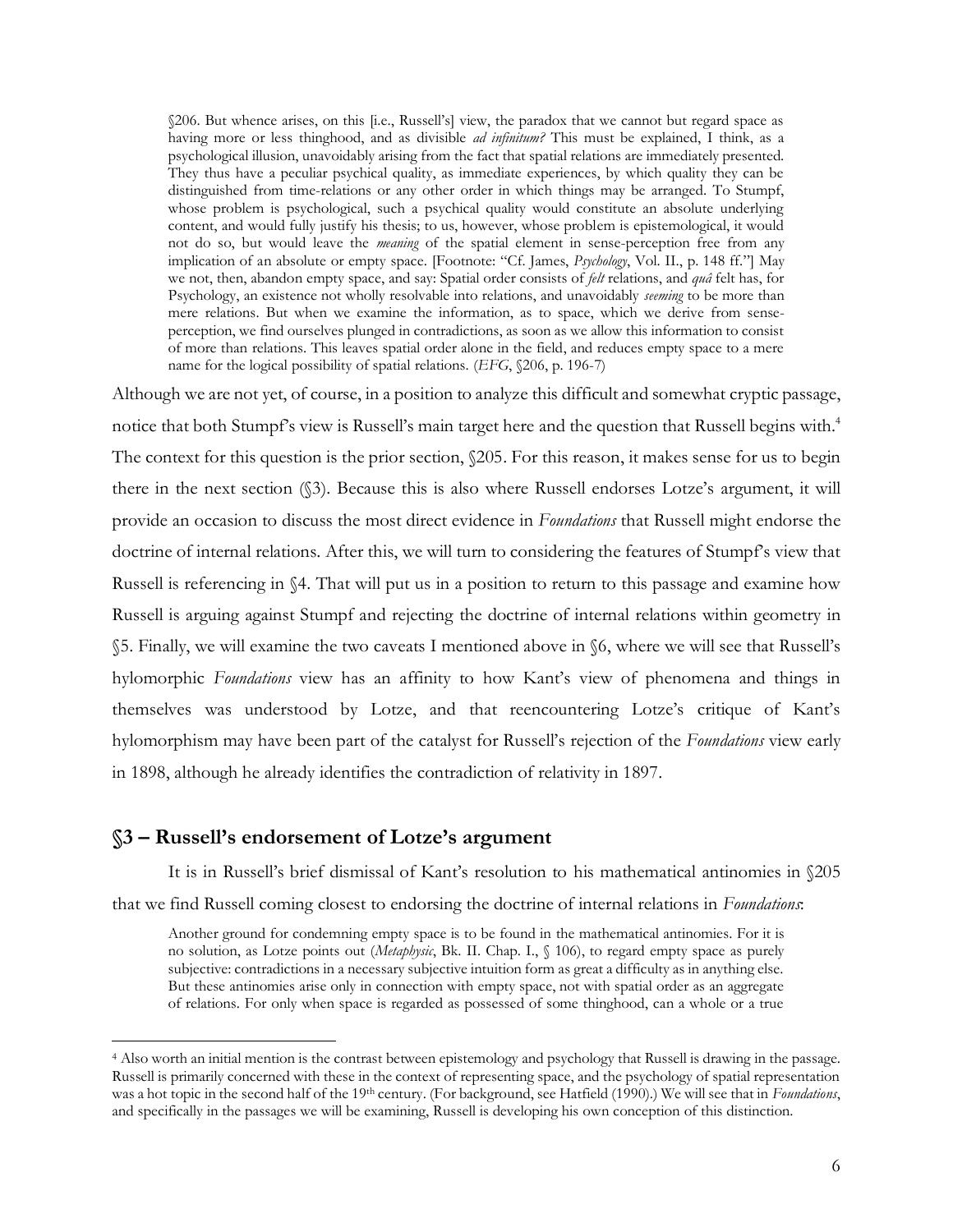element be demanded. This we have seen already in connection with the Point. When space is regarded, so far as it is valid, as only spatial order, unbounded extension and infinite divisibility both disappear. (*EFG*, §205, p. 196)

Kant's mathematical antinomies, remember, are these:

1<sup>st</sup> Thesis: The world has a beginning in time, and in space it is also enclosed in boundaries.

1 st Antithesis: The world has no beginning and no bounds in space, but is infinite with regard to both time and space. (A426-7/B454-5)

2<sup>nd</sup> Thesis: Every composite substance in the world consists of simple parts, and nothing exists anywhere except the simple or what is composed of simples.

2 nd Antithesis: No composite thing in the world consists of simple parts, and nowhere in it does there exist anything simple.  $(A434-435/B462-463)$ 

In the latter part of the just-quoted *Foundations* passage, Russell argues that his own account is not subject to these antinomies because on his view, "unbounded extension and infinite divisibility both disappear" since space is only the order of things in space. Without addressing whether he is right, on its face this at least seems in line with the sketch of Russell's view above: he rejects unbounded empty space, and spatial order is ultimately an order among indivisible simple atoms.

Turning to Lotze's criticism of Kant that Russell endorses in the former part of the passage, in these sections of his *Metaphysic* (1884), the first thing to notice about Lotze's discussion is that it begins with a defense of various features of Kant's account of space. Specifically, in §103-4 Lotze endorses many aspects of the account of space that emerge in Kant's Transcendental Aesthetic, and he claims that the arguments here do not disagree in a substantive way with the impressions of everyday life (1884, §104, p. 180-1). It is in the antinomies, "which seemed to result from [space's] presupposed relation to the real world," however, that Lotze thinks "the motives to such a startling transformation of the ordinary view were found by Kant" (1884, §105, p. 181). This transformation is Kant's claim that space-perception is "*nothing but* a subjective form of apprehension." Perhaps surprisingly, Lotze goes on to argue that Kant is still right about this (1884, esp. §114-115), even though he complains that Kant's antinomies do not establish space to be purely phenomenal because this "does not properly speaking remove any of the difficulties" (1884, §105, p. 181). He explains:

there must be determinations in the realm of things in themselves prescribing the definite places, forms, or motions, which we observe the appearances in space to occupy, sustain, or execute […] If Things are not themselves of spatial form and do not stand in space-relations to one another, then they must be in some network of changeable intelligible relations with one another; to each of these, translated by us into the language of spatial images, there must correspond one definite space relation to the exclusion of every other. (1884, §105, p. 181-2)

For this reason, Lotze holds that "it is quite inadmissible" to "treat Things in themselves as utterly foreign to the forms under which they were nevertheless to appear," as is "the fashion especially of popular treatises of the Kantian school" (1884, p.181). He maintains that Kant "has left unanswered"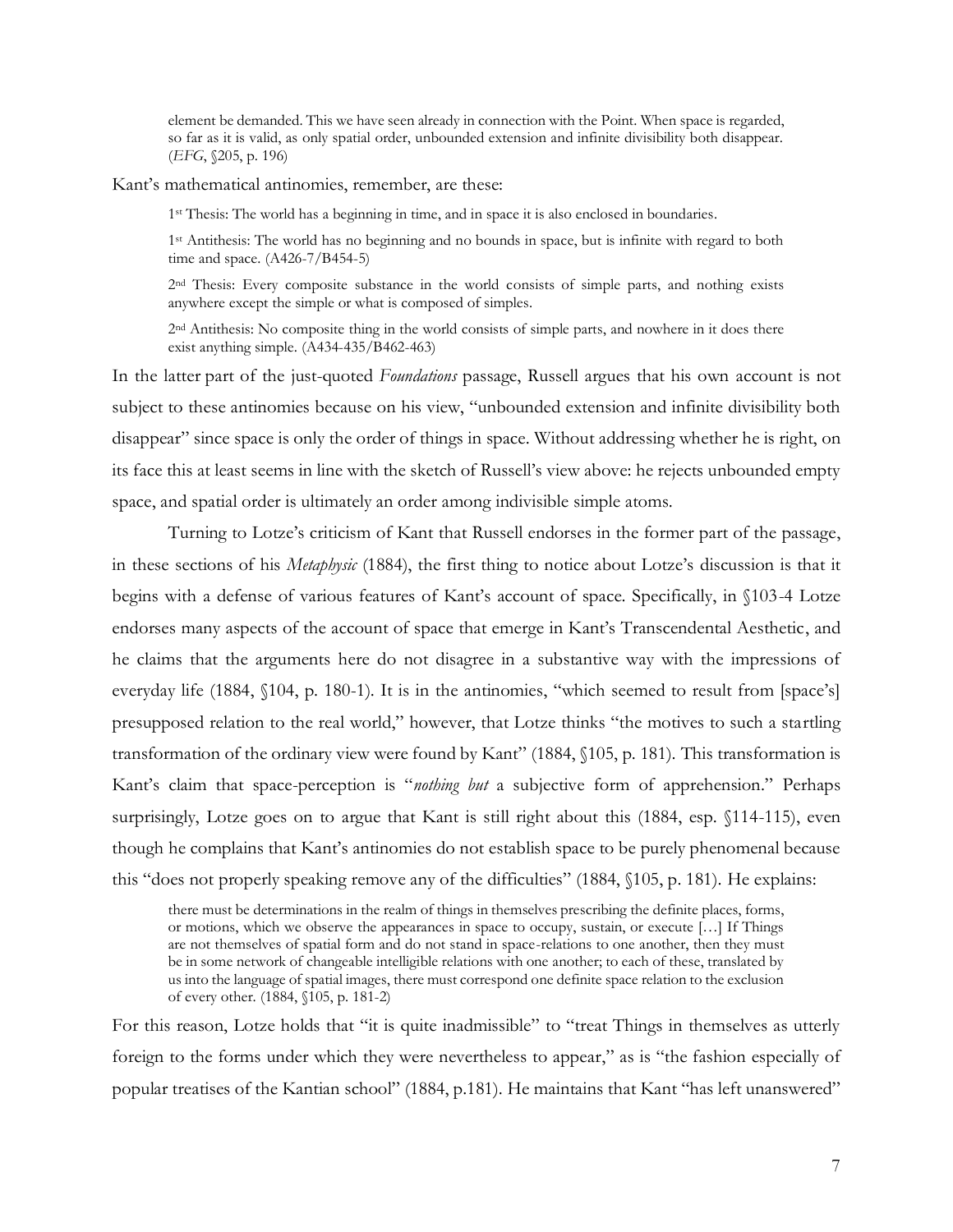how "particular apparent things find their definite places in" the "innate and consequently uniform perception of space" (1884, p.182). Still, Lotze argues that developed in the way that he defends, Kant is correct that space is merely phenomenal, and is right to distinguish spatial objects from the real things in themselves that lie at their root (1884, §116, p.199).

In §106 Lotze then discusses Kant's first antinomy, and in §107, Kant's second. In each he defends the thesis and rejects the antithesis. He maintains the thesis in each case is not actually "mysterious or suspicious" (1884, p.184), but that even so, if the phenomenal world, say, has a finite extent, or is composed of simple physical atoms, then because "there must be precisely as many distinguishable elements in the world of things in themselves as there are different points of space in the world of perception," the noumenal world too will have a finite extent and be composed of simples (1884, §106, p. 182). Consequently, "space could only possess its empirical reality if there were conceded to the real world [of things in themselves] that very countlessness or infinity the impossibility of admitting which was the reason for restricting space to an empirical reality" (1884, §106, p. 182).<sup>5</sup>

On Lotze's view in these passages, then, there is a non-spatial world of things in themselves that grounds the phenomenal world. The phenomenal world is constituted through the relation of things in themselves to our forms of sensibility, space and time, and so the objects of this world, appearances, are themselves relations. Now, although things in themselves are not spatial, these things have intrinsic properties that are sufficient to ground all of the spatial properties of appearances in the phenomenal world. Thus, so long as things in themselves are considered in relation to our forms of sensibility, we have appearances, which stand in spatial relations to one another. Lotze (like Russell, Kant, Stumpf, and Leibniz) views space as a system of relations, and he holds that positions in space are fixed, and have unchangeable spatial properties that determine their spatial relations. Things in space, appearances, occupy these positions, and their spatial relations are determined through the positions they occupy. Nonetheless, each appearance, *A*, corresponds to a thing in itself, *X*. And for every spatial property *s* of *A*, he takes there to be some non-spatial property *n* of *X* that grounds *s*. That is, although spatial properties of appearances are determined through their positions, there will always be a property of the thing in itself grounding the appearance that determines the position that this appearance is in. Thus, Lotze thinks there is always some property, *n*, of the thing in itself, *X*, that grounds every spatial property, *s*, of the appearance, *A*, and these in turn are what account for the

<sup>5</sup> It is a bit opaque how Lotze reconciles this apparent pluralism about things in themselves with his monism, according to which "Things can only exist as parts of a single Being, separate relatively to our apprehension, but not actually independent" (1884, §69-71, p. 125-128). Ultimately, it seems that even the distinctions between things in themselves must be only distinctions that we draw, but which are not really in the things themselves (compare, e.g., 1884, §98, p. 172-173).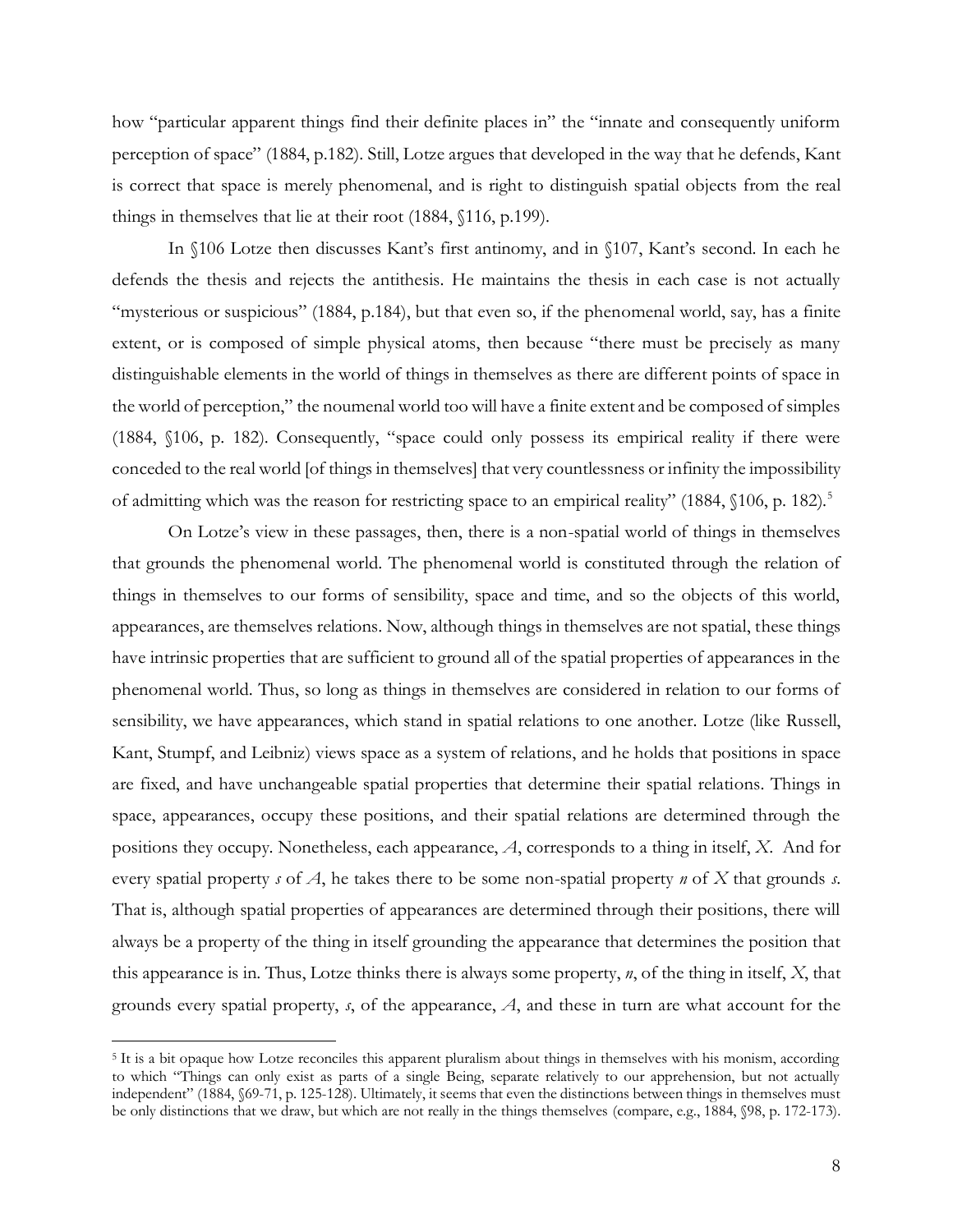spatial relations of appearances (compare 1884, §116, p. 199). In this sense, he seems to maintain that all spatial relations of phenomenal things are ultimately grounded in (1<sup>st</sup>) intrinsic spatial properties of an appearance,  $A$ , and that these spatial properties are grounded in turn in  $(2<sup>nd</sup>)$  intrinsic non-spatial properties of a thing in itself, *X*.

This sounds like it is built on an endorsement of the doctrine of internal relations both vis-àvis the relational spatial properties of appearances and the corresponding intrinsic properties of thingsin-themselves. This is because it both treats spatial relations as grounded in intrinsic spatial properties of appearances, and views appearances as themselves relations whose spatial properties are grounded in non-spatial properties of things in themselves. There is evidence that Russell would have thought of it this way in "the Classification of Relations." Here Russell decisively rejects the doctrine of internal relations and it is Lotze who mainly comes in for criticism (1899, p. 144-5). But does Lotze endorse the doctrine?

Lotze sums up the results of his discussion of relations as follows: All 'relations' "only exist either as ideas in a consciousness which imposes them, or as inner states, within the real elements of existence, which according to our ordinary phrase stand in the 'relations" (1884, §109, p. 187).<sup>6</sup> In this way, all 'relations' end up either being projections by some conscious subject, or being reducible to intrinsic properties of the relata, so that properly speaking no relations in the ordinary sense remain. Thus, the things and their relations in space are in a conscious subject, but they have at their root a "network of changeable intelligible relations" between things in themselves. Nonetheless, according to Lotze, these intelligible relations will really end up being a collection of inner states or properties of the intelligible things.<sup>7</sup> All of which strongly suggests that Lotze endorsed a version of the doctrine of internal relations.<sup>8</sup>

<sup>6</sup> Here he cites his discussion of relations in section §81, where he imagines relations as analogous to threads between their relata, say, *a* and *b*. These threads communicate "a definite tension" to both, so that *a* and *b* are thereby in a different inner condition than they would be if they were not so related (1884, §81, p. 144). But because of this difference in their inner condition, he holds that "the termini *a* and *b* can produce *immediately* in each other these reciprocal modifications" (1884, §81, p. 144). And because of these immediate modifications, he holds "that there is no such thing as this interval between things" and so we can get rid of the thread or relation, which thereby "subsists not between things but immediately in them as the mutual action which they exercise on each other and the mutual effects which they sustain from each other" (1884, §81, p. 144). (Thanks to Daniel Sutherland for pushing me to present more evidence that Lotze endorses the doctrine of internal relations.)

<sup>7</sup> If we bear in mind that ultimately the distinctions between intelligible things will be distinctions among the parts of one monistic reality, however, then in a way this isn't very surprising, because 'relations' between intelligible things will indicate intrinsic properties of this one reality.

<sup>8</sup> Lotze may even be a main source of Russell's later formulation of it. In his discussion of relations (1884, §80-81) Lotze touches on all three aspects of the doctrine that I mentioned in footnote 1. He endorses not merely the view that every relation between two terms expresses, primarily, intrinsic properties of the two terms, but also the closely associated doctrine that relations are ideal and are less real than their relata. It is less clear, however, that he holds all relations are not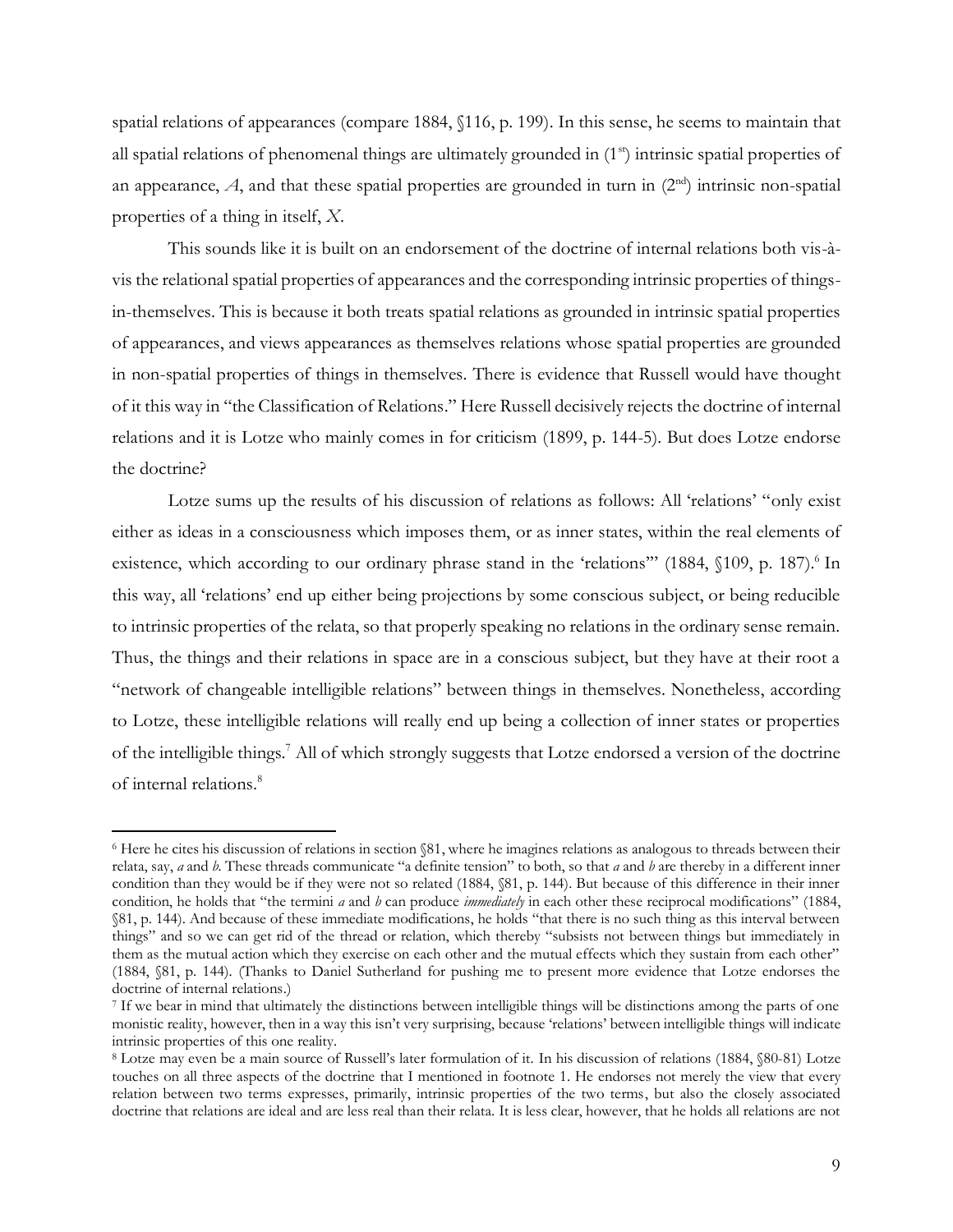Now, from *Foundations* §205 alone, it is not clear how we should hear Russell's approving reference to Lotze's argument. It could be taken to involve a full-scale endorsement of the doctrine of internal relations and of the deployment of it against Kant through its applicability to appearances and things in themselves. Perhaps, however, Russell's citation of Lotze's critique of Kant's response to the antinomies is not meant that way. Perhaps Russell intended only to agree that viewing space as a subjective intuition isn't enough to get Kant out of trouble, so long as the contradictions that afflict hypostatized empty space persist in that intuition. In this case, the approving reference indicates Russell's repeated claim that appeals to psychology will not help resolve the issues with which he is concerned, but it would not be an endorsement of the doctrine of internal relations. To see why Russell's own view forecloses the strong interpretation and why we should prefer this weaker reading we will have to take account of the argument that Russell makes against Stumpf.<sup>9</sup>

#### **§3 – Stumpf's absolute content and the feeling of a spatial quality**

§206 opens with the questions: "But whence arises, on this view [i.e., Russell's], the paradox that we cannot but regard space as having more or less thinghood, and as divisible *ad infinitum*" (*EFG*, §206, p. 196)? We can now see that these questions are tied to how Russell reads Kant's mathematical antinomies. After all, whether or not there is a whole of space that we regard as having thinghood or whether or not in dividing space we continue *ad infinitum* are, respectively, each akin to the first and second antinomies. Remember, according to Russell, if we keep in mind that space is really only spatial order, and that empty space only indicates the possibility of spatial order, then the temptation to see space as an empty whole or as infinitely divisible disappears. This is because we only have an existing infinite whole or an existing infinite division if we have mistaken possible space for actual spatial order and hypostatized empty space.<sup>10</sup> But why are we tempted to do this? In answering these questions, Russell maintains that the reason we think we must regard space as both having thinghood and as

contingently but necessarily true, since in §81 it is such contingent relations that he is most concerned to argue reduce to intrinsic properties of their relata (compare, 1884, §81, p. 143). Overall, however, in what ways Leibniz, Lotze, Stumpf, Brentano, Bradley, Bosanquet, or Ward, etc. may be the source of the doctrine I'll leave to the speculations of others.

<sup>9</sup> Although there is not space to develop this thought here, the cost of the weaker reading is that Russell does not otherwise spell out why he thinks Kant is guilty of hypostatizing empty space. Without the stronger reading it is unclear why Russell held Kant couldn't avoid the antinomies in a way that mirrored Russell's own solution by treating things in themselves in the way that Russell treats his non-spatial atoms. Russell charges Kant with making illicit appeals to psychology. Showing that this thought is correct would involve showing that these allegedly psychological elements wouldn't block Kant from treating things in themselves like Russell's non-spatial atoms.

<sup>10</sup> Russell's use of "divisible *ad infinitum"* is a bit tricky. As I read him, Russell takes the actual space of spatially ordered things to both be indefinitely extendible and indefinitely divisible. In both cases these processes will not reach an end, and so long as we are talking about these *processes*, it is not a problem to say that space (qua spatial order) is divisible *ad infinitum.* The problem is thinking that space is already infinitely divided or infinitely extended. That is what Russell would not allow.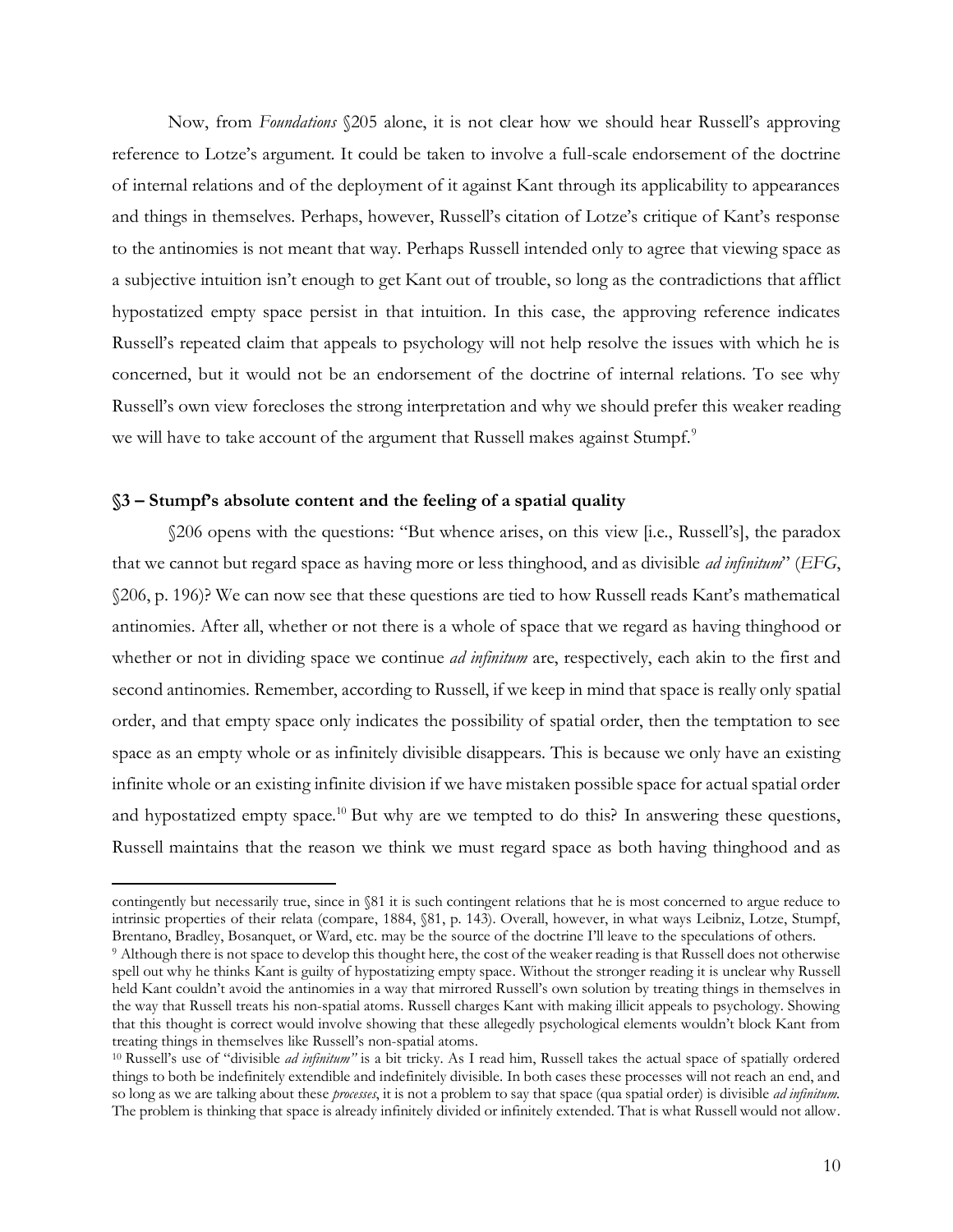divisible *ad infinitum* is due to a psychological illusion "unavoidably arising from the fact that spatial relations are immediately presented. They thus have a peculiar psychical quality, as immediate experiences, by which quality they can be distinguished from time-relations or any other order" (*EFG*, §206, p. 196).

Russell elaborates his account of this psychological illusion through the contrast between the views of spatial representation of William James and Carl Stumpf. Stumpf was a prominent psychologist and philosopher, remembered most today for advising Husserl's habilitation and for being a student of Brentano and Lotze.<sup>11</sup> Understanding the argument of §206 depends on understanding Stumpf's notion of an "absolute content," and to introduce this, it will help to look briefly at the section Russell cites from James, titled "Space Relations."

In this section James argues that spatial order, which encompasses perceptions of "figures, directions, positions, magnitudes, and distances" are "qualities of sensation" (1890, p. 147-8). Unlike most relations, James claims that "*in the field of space the relations are facts of the same order with the facts they relate*" (1890, p. 149; compare *EFG*, §172, p. 171). He thinks we can see this because the feeling that accompanies space relations, unlike the feeling that accompanies other relations, is the same in kind as the feelings that accompany what the relation relates (1890, p. 149). James seems to be thinking that there is a common quality to the perception of any spatial relation similar, say, to the quality common to every perception of red, or common to every perception of a bolt of cloth, or common to every perception of a book. In seeing a red cloth and a red book, however, we might think of the sensation of seeing a cloth and the sensation of seeing a book as terms that are related insofar as they are both accompanied by the sensation of seeing red. In this case the feeling of seeing red is heterogeneous with the feelings of seeing a book or cloth. In the case of space-relations, however, James seems to be thinking that the sensation that accompanies seeing place A, and the sensation that accompanies seeing place B, is the same in kind as the sensation of seeing the relation between A and B, because this relation of A and B is itself a place.

<sup>11</sup> Although more attention has been paid to Stumpf as a member of the "Brentano school" (e.g., Pradel, 2015; Chrudzimiski, 2015), there is work on the influence of Lotze on Stumpf (e.g., Centi 2011; Milkov, 2015; Textor 2020). The ideas of both Brentano and Lotze were in circulation in Cambridge in the 1890s. Specifically, Bell (1999), Preti (2008), and van der Schaar (2013, 2017, 2018) have examined the influence of Brentano on Moore through Stout and Ward. Milkov (2020, ch. 6 & 7) has argued that the "Hegelianism" in the air in Cambridge was more Lotze than Hegel, and has pointed to the influence of Lotze not only on Russell, but also on Green, Stout, Ward, Bradley, and Bosanquet. Levine (2018) gives a nice, succinct presentation of the "idealist" influences on Russell, with a focus on McTaggart, Bradley, and Ward. Stumpf's role, through his conception of space, as a conduit of Brentano's and Lotze's ideas to Russell deserves further investigation.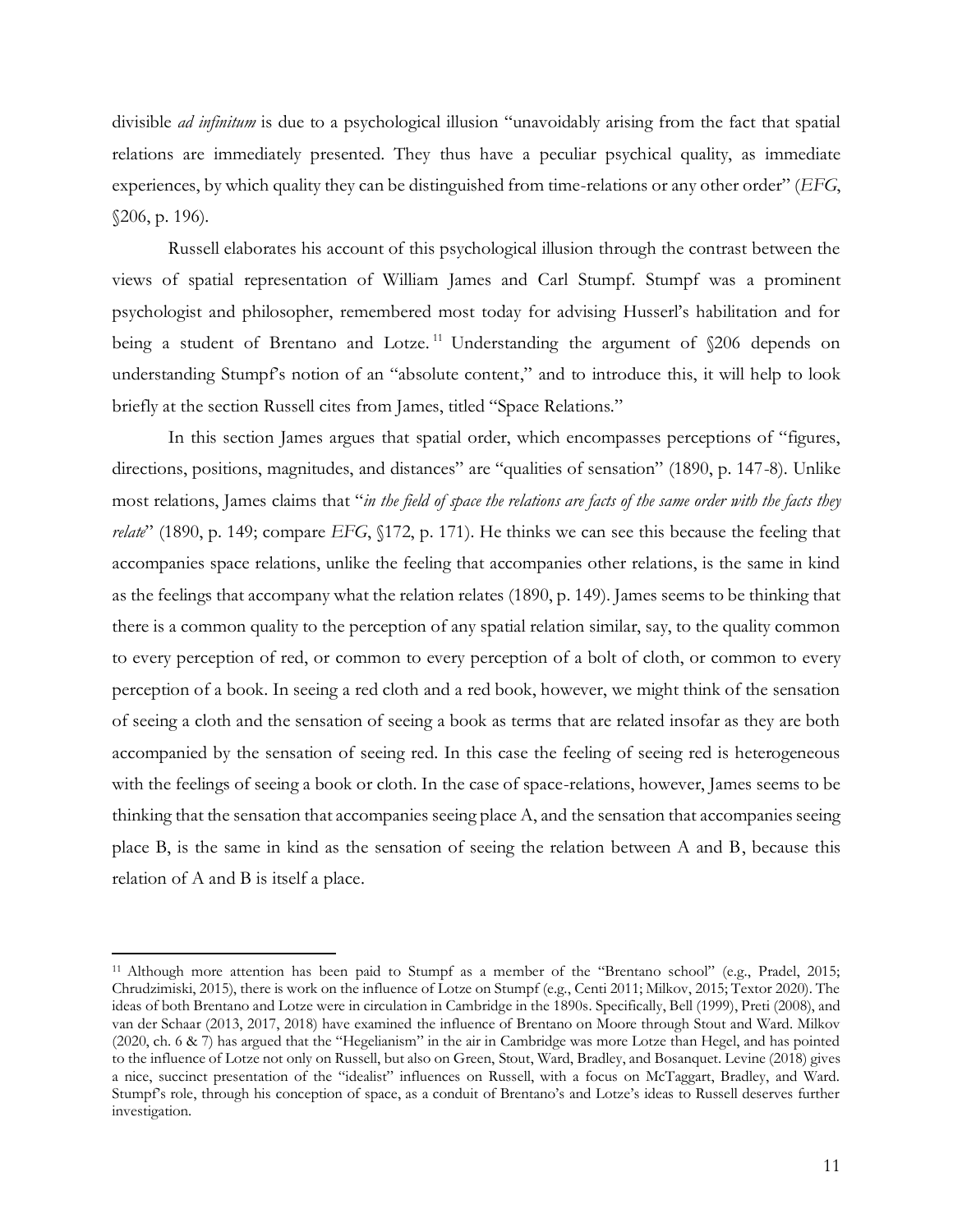Although we will see that in other respects James's view contrasts with Stumpf's, Russell, not implausibly, attributes a similar view to Stumpf. Before turning to this, we should note that the fundamental commitment of Stumpf's *On the Psychological Origin of the Representation of Space* (1873) (*Über Den Psychologischen Ursprung Der Raumvorstellung*) is that we can represent space only by representing qualities in space. When we attempt to represent space without any qualities, we can't help but imagine it filled with, say, blackness or whiteness, etc. Stumpf takes this to be in contrast with Kant, who claims that "Space is a necessary representation, *a priori*, that is the ground of all outer intuitions. One can never represent that there is no space, though one can very well think that there are no objects to be encountered in it" (A24/B38-39). Here Stumpf reads Kant as maintaining that "we can think away the qualities, but not space" and that this means we can think of space without color, but not color without space (1873, p. 19). He maintains that the psychological claim this presupposes is wrong. We can't represent space at all without qualities such as color or hardness, nor can we represent such qualities at all without representing space.<sup>12</sup>

When Russell attributes something like James's view to Stumpf, he claims that "[t]o Stumpf, whose problem is psychological, such a [homogeneous spatial] psychical quality would constitute an absolute underlying content, and would fully justify his thesis" (*EFG*, §206, p. 196). Wrapped in this is an attribution of commitment to the doctrine of internal relations. To see why, we will need to see what is meant by "an absolute underlying content." The closest Russell comes to giving an explanation is the following quote from Stumpf:

There is no order or relation without a positive absolute content, underlying it, and making it possible to order anything in this manner. Why and how should we otherwise distinguish one order from another? […] To distinguish different orders from one another, we must everywhere recognize a particular absolute content, in relation to which the order takes place. And so space, too, is not a mere order, but just that by which the spatial order, side-by-sideness distinguishes itself from the rest. (1873, p.  $15)^{13}$ 

Although Russell elides them, to illustrate his case, Stumpf gives the following examples:

We can order a library according to the size of the books, the color of their covers, their publication dates, their content, etc.; we can order six people according to their moral sensibilities, their intellectual capacities, their bodily strength; among others, we can also order them according to the time in which they live, and the place in which they find themselves.  $(1873, p. 15)$ <sup>14</sup>

<sup>12</sup> This is a thought that Stumpf finds already in Berkeley and Hume (1873, p. 23-4). Textor (2018) and MacCumhail (2020) offer recent discussions of Stumpf's account of perception. Textor focuses on its unity, while MacCumhail focuses on this fundamental commitment.

<sup>13</sup> I have given Russell's translation (*EFG*, §202, p. 193-4). The illustration that immediately follows is what Russell elides. The translation there is mine, as are all other translations of Stumpf.

<sup>14</sup> Stumpf seems to take the library simile from Lotze, whose "local signs" are like the labels on books in a packed-away library (compare Stumpf 1873, p. 86; Stumpf 1891, p. 486n; Lotze 1856, p. 334-335). Stumpf seems to be appropriating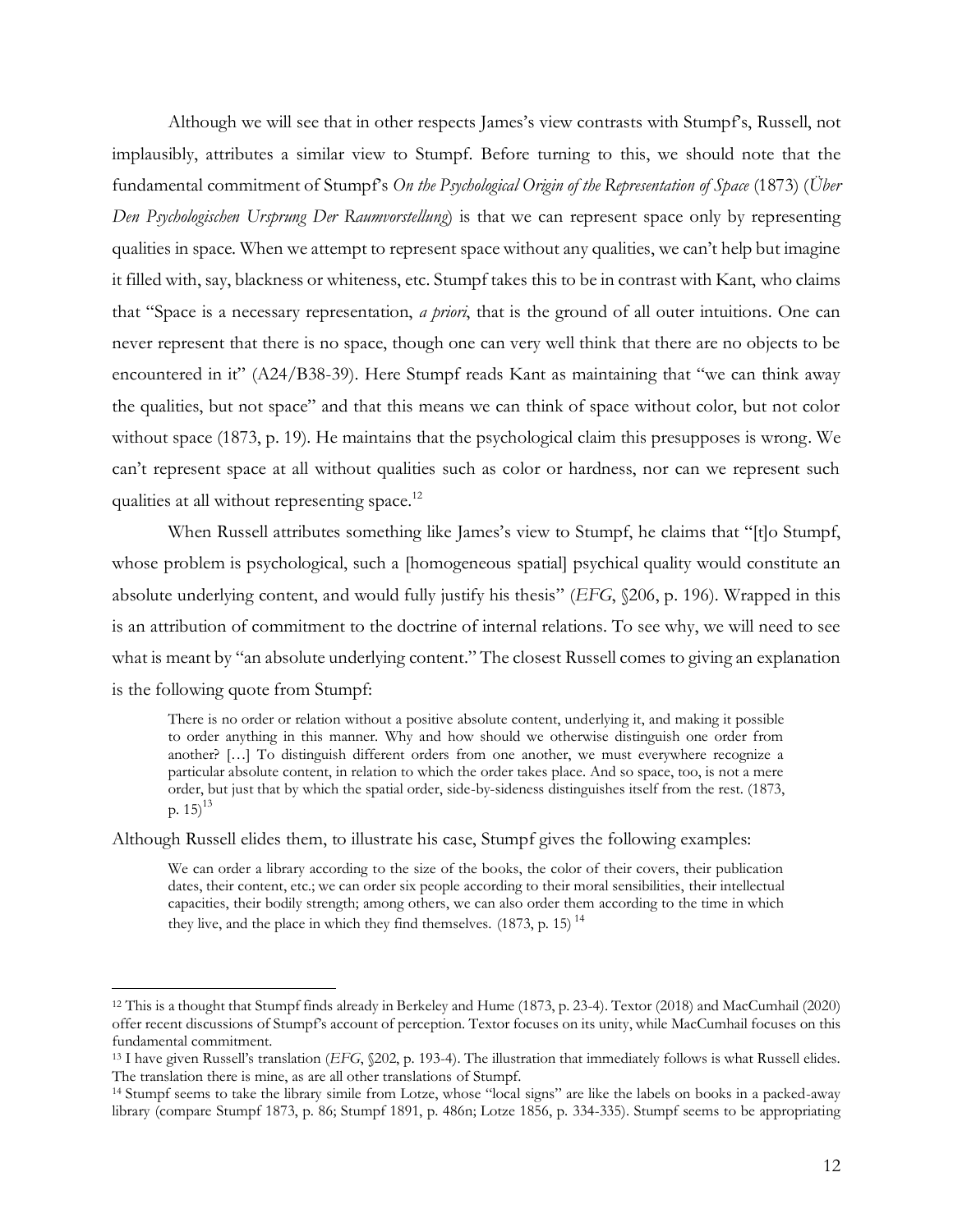Stumpf's thought is that a positive absolute content is supposed to underlie any ordering and is supposed to allow for the distinction of one order from another. He seems to hold that orderings are something we create and distinguish, but that there are properties of the things ordered that allow us to do this. The examples he gives are what allow for ordering in terms of size, color, date, content, moral sensibility, intellectual capacities, strength, time, and place. In each of these cases there is some feature had by each book or person that allows it to be ordered in relation to the other books or people. An absolute content seems to be a collection of such features of things that allow their ordering. So, for example, the sizes of books might be an absolute content of the books in the library, because every book has its size, and all of the books can be ordered according to their size. Similarly, say, human beings will each have a moral sensibility, and Stumpf's thought seems to be that we can order people according to this property. In this case, an absolute content would be a collection of features of things that are suitably homogeneous such that they can ground an ordering of the things. On the interpretation I am proposing, then, the absolute content is not the ordering relation, nor this relation and its relata, but the potential relata with the features that allow their ordering.

In the case of spatial content, I think we can see that this reading of absolute content is borne out. Specifically, Stumpf seems to consistently treat places (*Orte*) as absolute contents, and to distinguish these from their ordering. For example, he disambiguates between "location [*Lage*]" as a "relation of places" (*örtliche Beziehung*) and location as "place" (*Ort*), in which case it is not a relation, "as follows from the fact that [a point] *b* can change its place without [a point] *a* changing its own" (1873, p. 124). <sup>15</sup> Because Stumpf holds that every order or relation must have an absolute content grounding it, we should expect that spatial place relations like location and distance should be grounded in places, which are the absolute contents that underlie them. This is exactly what we find him arguing when he turns to the nature of "extension or magnitude" (*ausdehnung oder Grösse*). He takes these to be relations between the parts of a place that we think along with any place—specifically, they are the difference between the place's outermost parts (1873, p. 280).

That place is the origin of both concepts shows itself in that something can change its place without changing its magnitude, while every change in its magnitude partially changes its place along with it. An

Lotze's simile in order to convince his reader that Lotze's theory of local signs and spatial order can be effectively presented through the notion of an absolute spatial content (1873, p. 85-6).

<sup>&</sup>lt;sup>15</sup> The attentive reader might find Stumpf's claim that points have places jarring, as the discussion of James above is plausibly read to imply that places are extents, and that the qualitative homogeneity between places and the relations of places depends on this. I sympathize. Although Stumpf considers unextended points to be "unrepresentable abstractions" only made for "scientific purposes" (1873, p. 280, 58), he does seem to think of them as places, since he sometimes specifies that he means extended, not punctiform, places (1873, p. 280). Shortly we will see that for Stumpf the homogeneous spatial psychical quality of places has a different origin than it did for James, such that not only extents but points share it.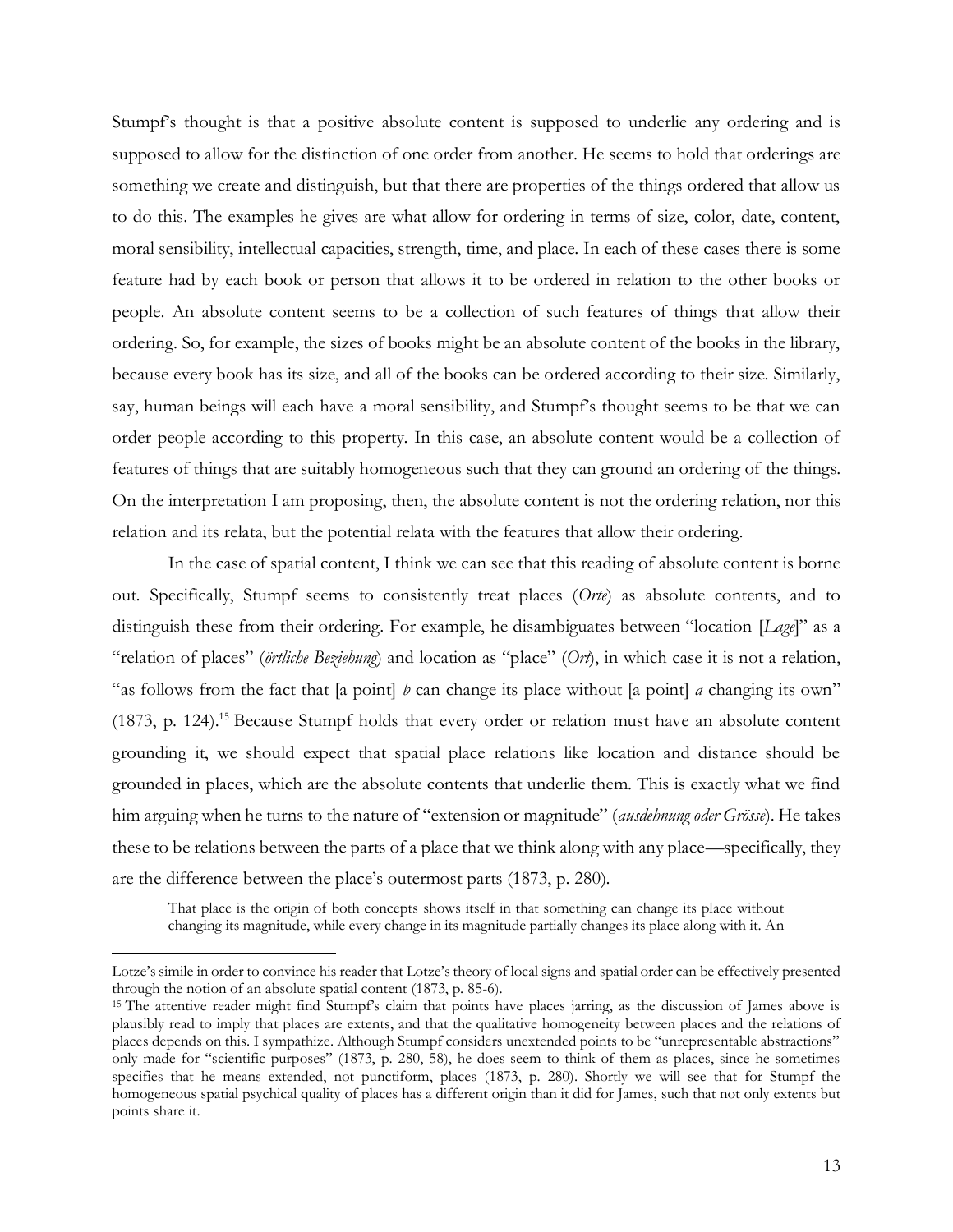absolute content can alter, while its internal relations stay the same, but no relation can change without the absolute content that lies at its basis experiencing some change. (1873, p. 280, also p. 150)

Just as we can order the books in a library according to their size, when they were published, their topics, etc. because there is something about the books that grounds all of these various orderings, there is something in places that allows us to order them according to their different relational properties. So just as Kathryn is shorter than Matt because she is sixty-five inches tall and he is seventytwo inches tall, places *a* and *b* have properties like height that are their own individually, but that determine, say, that *a* is below *b*.

What are these features of places that are like the individual heights of Kathryn and Matt? Late in his *Raumbuch*, Stumpf clarifies how he is thinking about the intrinsic spatial properties that ground the order of things in space. He points out that although a relation without absolute content is impossible, an absolute content cannot be conceived of completely independently of all relations (1873, p. 181). He holds that spaces must have a center point, that all points in the space are situated in relation to it, and that the absolute content of a place is determined through its relation to such a center point (e.g., 1873, p. 180-182, 283, 307).<sup>16</sup> Specifically, he holds that "the relation of places, *a*, *b*, *c*, to a center, *C*, is something different from their relations to one another. Place *a* can be represented on its own, alone, without relation to *b* or *c*, but not without relation to *C*" (1873, p. 181). The reason for this asymmetry seems to be that because a given space will have a center point, we can assign a coordinate system to the whole space and indicate any place in the space through its coordinates. These coordinates, then, can serve as features that, together with the coordinates of other places, determine the spatial relations that they stand in. Places *a* and *b* being situated in relation to the center point *C* of a line, so that *a* is at -1 and *b* is at 2 would be taken to be sufficient to ground *a*'s standing to the left of *b*, and similarly for other spatial relations. In this way, then, the coordinates of places depend on their relation to a center point. And these coordinates are the intrinsic properties of the places that ground all of their further spatial relations.

Because Stumpf takes every relation to be grounded in an absolute content, and such a content is a collection of intrinsic properties had by the things that will be related, it seems he would have endorsed the doctrine of internal relations for space.<sup>17</sup> After all, just as the taller-than relation is

<sup>16</sup> Although points seem to be places for Stumpf, a space is a collection of places, and the representation of a space involves the representation of all of the spaces in between two places (1873, p. 16), so points alone do not seem to be spaces.

<sup>17</sup> Chrudzimski (2015, §4) claims that the whole Brentano school has a strong tendency towards this doctrine, and traces it back to Aristotle. There are suggestive passages in both Aristotle and Plato (e.g., *Meta*, 1088a20-b4; *Phaedo*, 102b-e), but these are not decisive endorsements of the doctrine. For a recent discussion of relations in Aristotle and Plato, see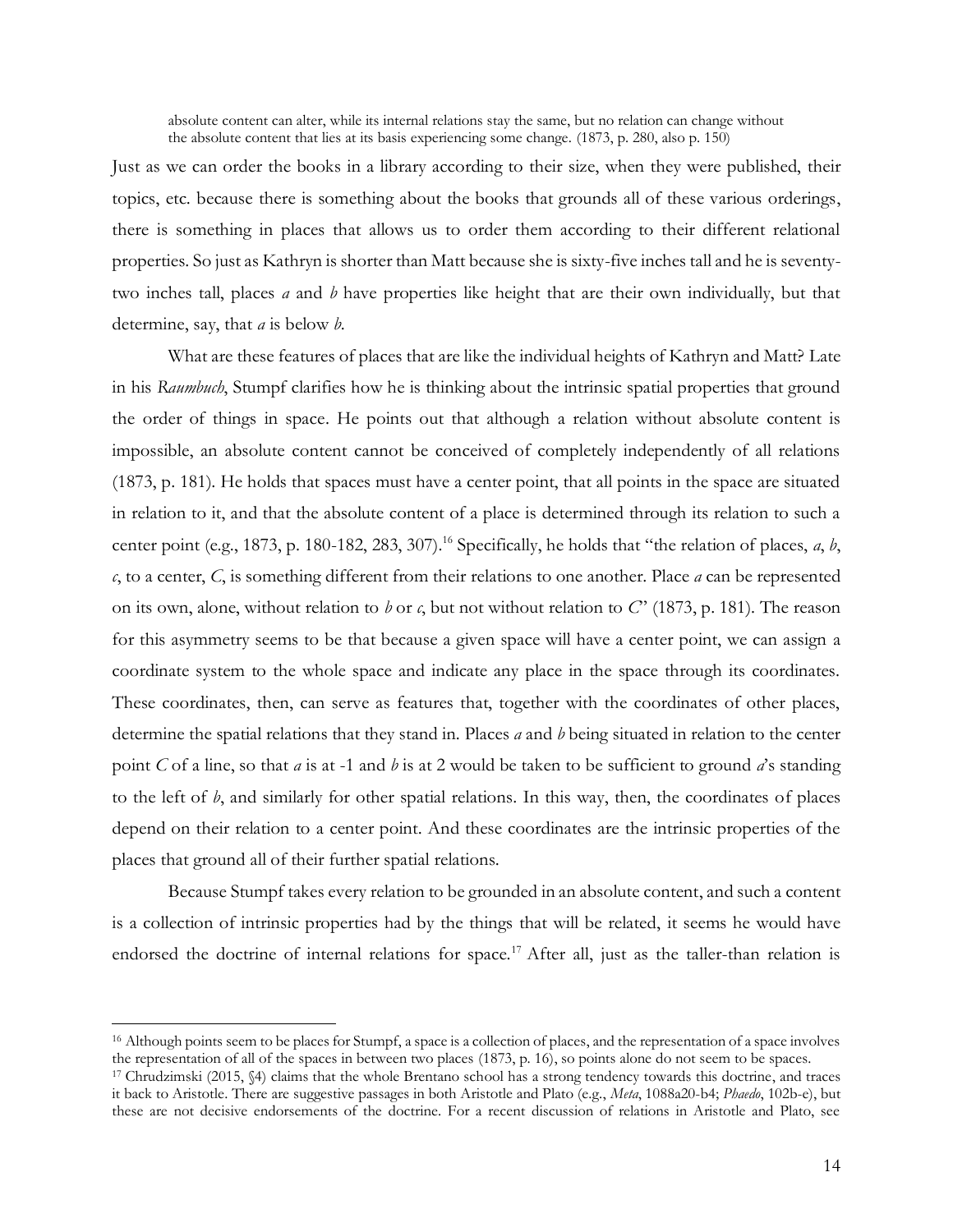grounded in the intrinsic heights of different people, according to Stumpf, all spatial relations are grounded in the intrinsic spatial coordinates of the positions of the things in question.

Nonetheless, his view also includes a significant exception to the doctrine. Places are defined through their *relation* to a center point. Because of this, it is through this original relation that the intrinsic coordinates of the places are fixed, according to Stumpf. So although spatial relations are for the most part grounded in the intrinsic spatial features of positions, these intrinsic features themselves—the coordinates of positions—are grounded in this prior, original relation to a center point. For our purposes, it is significant that Russell does not mention this exception. For this reason, I suspect he would likely take Stumpf to fully accept the doctrine, even though he was well aware of the special role of an origin point in assigning coordinates within a system (compare, e.g., *EFG*, §42, p. 43).

Returning to Russell's claim that to Stumpf "such a [homogeneous spatial] psychical quality would constitute an absolute underlying content" (*EFG*, §206, p. 196), we now can get a better sense of what he had in mind. Remember, on Stumpf's view it is a psychological fact that we cannot represent space without representing a quality that fills it, like blackness or hardness. Setting aside qualities specific to a sense, however, it seems that there will also be a common psychical quality to the felt spatial relations that positions have to a center point. This sensation of distance from a center point is the fundamental kind of sensation that grounds all of the other sensations of spatial relations that are endemic to the representation of space. So as James suggested, for Stumpf too, when we represent spatial properties like "\_\_ is to the left of - -", this will always be accompanied by a certain sensation that is grounded in the intrinsic properties of positions, which are fixed through the sensation of their distances from a center point. These sensations will be homogeneous. And it is because Stumpf takes each position to have intrinsic properties of distance from a center point, which are independent of such properties of other positions, and because these intrinsic properties ground their relations, that Russell takes Stumpf to endorse the representation of space as an absolute underlying psychical content. Thus, as Russell reads James, his point about the homogeneity of spatial sensation can be marshaled in favor of Stumpf's conception of space as an absolute underlying content, except in grounding this homogeneity the psychical quality of 'standing at some distance from a center point' takes on the role for Stumpf that the quality of 'having some extent' had for James.

Duncombe (2020); for a classic discussion, see Simplicius (2002). (Thanks to Josh Mehndolson for conversation on this, and for pointing me to the Duncombe and Simplicius.)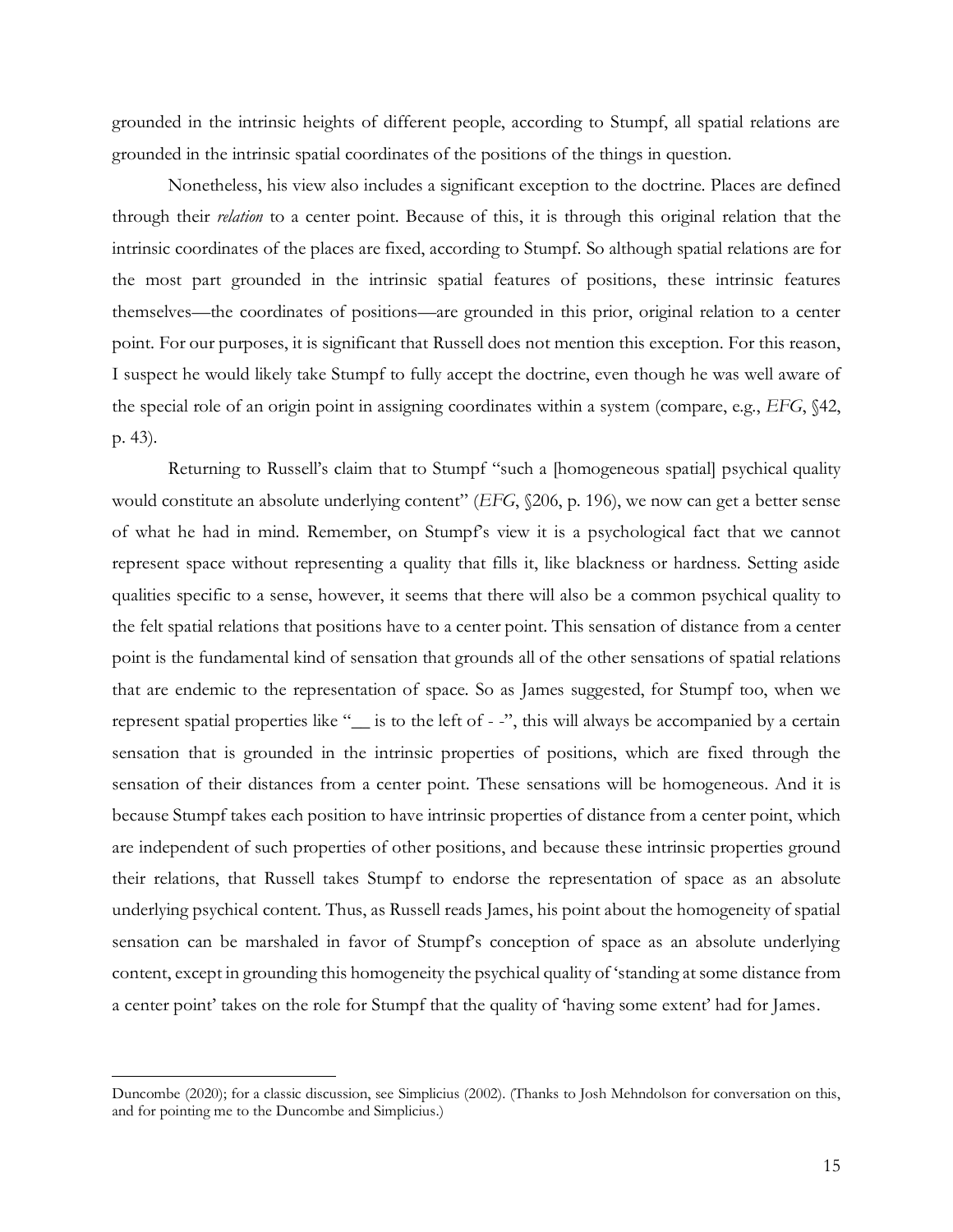#### **§4 – Russell's reply to Stumpf and the rejection of the doctrine of internal relations**

Let us turn, now, to the problem that Russell finds in Stumpf's view in the second half of §206. While "to Stumpf, whose problem is psychological," according to Russell, "such a psychical quality would constitute an absolute underlying content, and would fully justify his thesis," for his own epistemic purposes, Russell claims that such a spatial sensation or psychical quality

would leave the *meaning* of the spatial element in sense-perception free from any implication of an absolute or empty space. [Footnote: "Cf. James, *Psychology*, Vol. II., p. 148 ff."] May we not, then, abandon empty space, and say: Spatial order consists of *felt* relations, and *quâ* felt has, for Psychology, an existence not wholly resolvable into relations, and unavoidably *seeming* to be more than mere relations. But when we examine the information, as to space, which we derive from sense-perception, we find ourselves plunged in contradictions, as soon as we allow this information to consist of more than relations. (*EFG*, §206, p. 196-7)

We will see that Russell is doing two things in this passage. First, he is pointing to a conflict between Stumpf and James within psychology over the need for an absolute content. This conflict is a version of the antinomy of spatial relations under discussion in  $\$201-\$208$ , and it is this that we will introduce next. Second, he is claiming that although this conflict is an illusion endemic to psychology, in epistemology we can avoid it, so long as we do not allow that the information derived from sense perception consists in an absolute content. Psychology is afflicted with the antinomy of relations because it, in part, treats spatial figures as grounded in the intrinsic features of spatial positions in accord with the doctrine of internal relations, but the epistemology of space escapes this antinomy by rejecting the attempt to ground spatial figures in intrinsic features of their terms. This is why the doctrine of internal relations turns out to be inapplicable in geometry.

Taking up the antinomy of space relations, Russell comes at it through a point he finds in Bradley: "on the one hand, space has parts, and is therefore not mere relations, while on the other hand, when we try to say what those parts are, we find them after all to be mere relations" (*EFG*, §202, p. 194). Here his thought seems to be that relations do not have parts. Space has parts. So space is not mere relations. Yet space seems to be mere relations, because when we examine the parts of space we only find more spaces, and spaces are mere relations. That this is what Russell has in mind is even clearer in Russell's introduction of the antinomy: "spatial figures must be regarded as relations. But a relation is necessarily indivisible, while spatial figures are necessarily divisible *ad infinitum*" (*EFG*, §195, p. 189). Here he seems to be thinking that a spatial figure is regarded as a relation. A spatial figure, e.g., a line segment "—" is divisible into parts: "-" and "-" and the whole line segment can be thought of as a relation between its two parts. Nonetheless, a relation is indivisible. Why? Well, a relation relates relata. For example, "loves" relates in "Othello loves Desdemona." The relation "love," however, does not divide into parts. As a result, it seems spatial figures cannot be relations.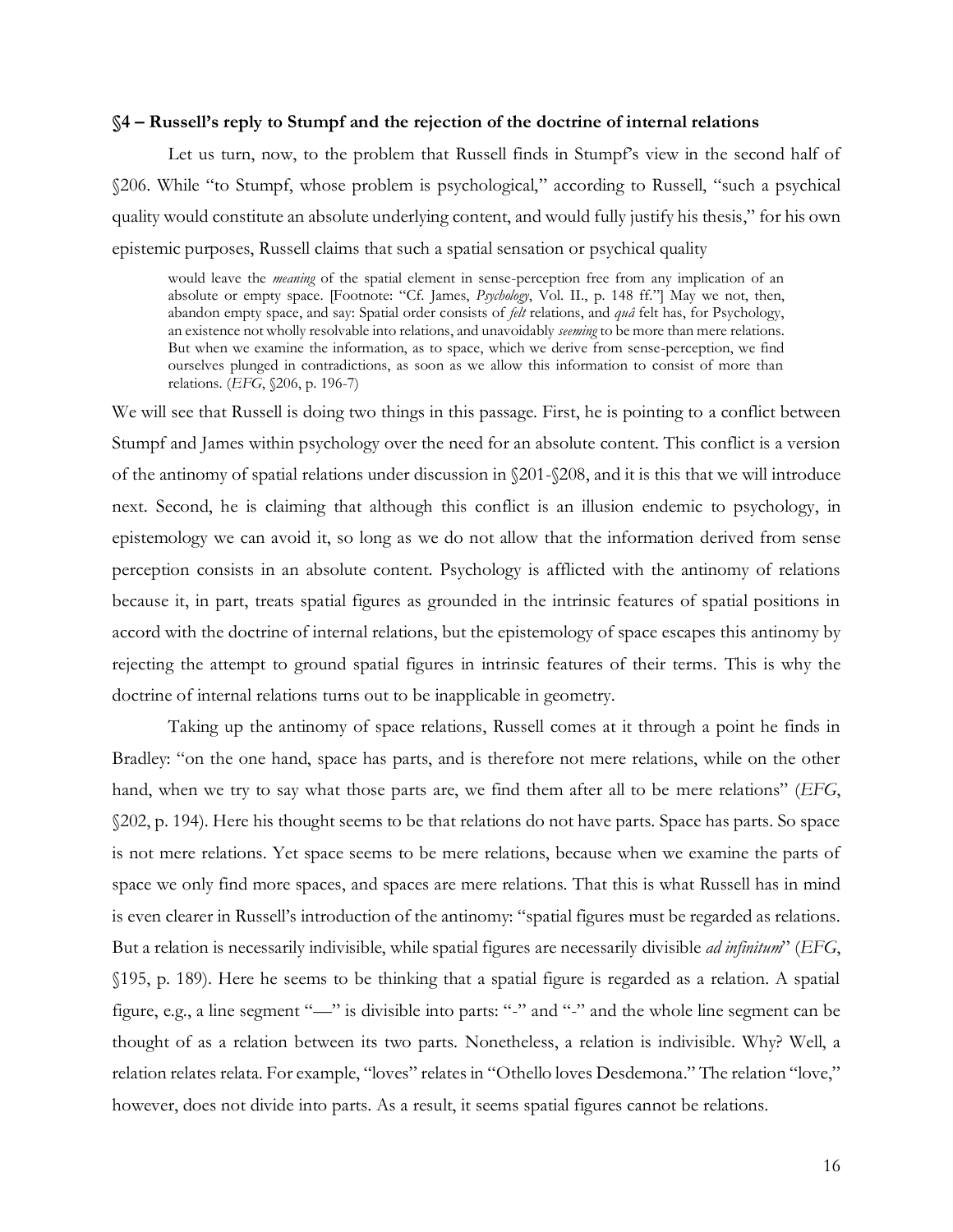After introducing Bradley's version of the antinomy, Russell wonders, could the space which has parts "be regarded as empty space, Stumpf's absolute underlying content, which is not mere relations, while the parts, in so far as they turn out to be mere relations, are those relations which constitute spatial order, not empty space" (*EFG*, §202, p. 194)? In §202 he goes on to suggest that this is a promising (but obscure) possibility; however, when he returns to Stumpf in §206, he seems to have soured on this solution. This is puzzling. Why in §206 does Russell take the antinomy of spatial relations to afflict the account of space given by Stumpf? And why can't Stumpf avoid the antinomy in the way suggested in §202?

The answers seem connected to the reference to James. We saw above that James's point about the homogeneity of the sensation or feeling that accompanies space relations can be marshaled in support of Stumpf's claim that space is an absolute underlying content. Nonetheless, Russell cites James in the service of rejecting Stumpf's absolute contents. What explains this? The answer is evident in the rest of James's section on space relations:

*The line is the relation*; feel it and you feel the relation, see it and you see the relation; nor can you in any conceivable way think the latter except by imagining the former (however vaguely), or describe or indicate the one except by pointing to the other. And the moment you have imagined the line, the relation stands before you in all its completeness, with nothing further to be done. […] *The relation of position between the top and bottom points of a vertical line is that line*, and nothing else. (1890, p. 149-50) 18

Here, the line, or any spatial figure, is the relation of the points that compose it. The feeling of the line or figure is identical to the feeling of the relation. Imagining or conceiving of the line involves imagining or conceiving of the relation. And conceiving of the line is nothing else but conceiving of the relation.

What, however, is involved in conceiving of the relation? If Stumpf's view is right, then conceiving of a line or spatial relation involves not only conceiving of the relation between two points, but also conceiving of the absolute space that underlies it—the relata that ground the relation. Thus, while James thinks conceiving of the line is nothing more than conceiving of the relations of the points, Stumpf thinks that this also involves something more: conceiving of the absolute space underlying it. Both views, Russell thinks, are justified by psychology. "Spatial order consists of *felt*  relations" and this is all spatial figures seem to be (*EFG*, §206, p. 197). Yet because they are felt, they also have "an existence not wholly resolvable into relations, and unavoidably *seeming* to be more than mere relations" (*EFG*, §206, p. 197). Thus, we have a psychological version of the antinomy of spatial

<sup>18</sup> In his discussion of distance Russell quotes this passage and offers some discussion of it (*EFG*, §172, p. 171; compare also the marginalia in his copy of James's *Psychology*, 1997, p. 153).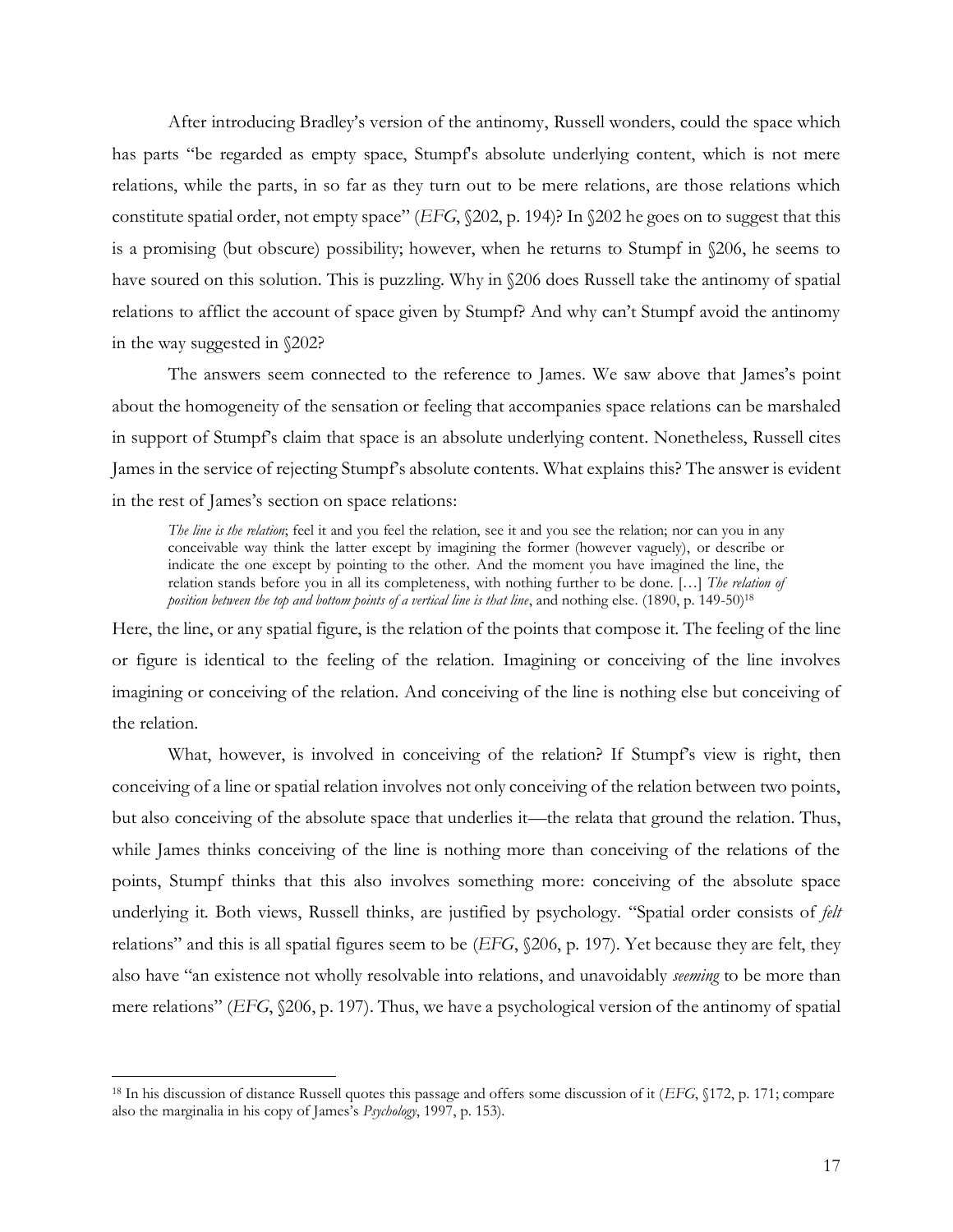relations because spatial figures both *feel* like they are, and *feel* like they are not, wholly resolvable into relations.

The solution Russell suggests, at least for epistemology, is to keep the homogeneity of space, while cutting out appeals to sensations and feeling. He takes them to be the source of the psychological illusion. Instead, he focuses on the *information* that we derive from sense-perception. Once we do this, he thinks we are free to treat spatial order as nothing more than the mere relations of things in space. If we treat this information as though it consisted in something more, like Stumpf's absolute contents, then he thinks we will be plunged into contradictions. Specifically, he thinks we will be subject to the antinomy of spatial relations, as well as Kant's mathematical antinomies. If we ignore the psychological illusion, reject Stumpf's absolute space, and treat empty space as "a mere name for the logical possibility of spatial relations," then he claims that we can avoid the antinomies (§206, p. 197).

This is the strategy he then goes on to develop in his resolution of the antinomy of spatial relations in §207. In it he argues that the "divisibility of the relations which constitute spatial order" is merely apparent (*EFG*, §207, p. 197). With a forgivable anachronistic use of notation, take a line, *L*(\_\_, - -), which is a relation with two argument places, indicated by '\_\_' and '- -', that relates two atoms, *A* and *B*:  $L(A, B)$ .  $L(\underline{\hspace{2cm}}, -)$  will be a relation that relates the relata *A* and *B*. Russell's point in §207 is that we often confuse  $L(A, B)$  with  $L(\underline{\hspace{1cm}}, -\cdot)$ , and that this is the source of the antinomy. This is because, while *L* (*A, B*) is divisible, *L* (*\_\_, - -*) is not. For example, we might imagine that the line *L*  $(A, B)$  was divided by another atom, *C*. Now instead of the original line  $L(A, B)$ , we have  $L'(A, C)$ and  $L''(C, B)$ , which consist in the relations  $L'(\_$ , --) and  $L''(\_$ , --) relating the atoms, *A*, *C*, and *B*. Still, "the original relation is not really divided: all that has happened is, that two or more equivalent relations have replaced it, as two compounded relations of father and son may replace the equivalent relation of grandfather and grandson" (*EFG*, §207, p. 197). In this way, although the original relation *L* (\_\_ , - -) may seem to have been divided into *L'* (\_\_ , - -) and *L''* (\_\_ , - -), because *L* (*A, B*), has been divided into *L'* (*A, C*) and *L''* (*C, B*), *L* (\_\_ , - -) has not actually been divided at all. Rather, it has been replaced by two new relations:  $L'(\_,\_)$  and  $L''(\_,\,-\,)$ , just as two instances of "\_\_ is the father of --" might replace "\_\_ is the grandfather of --" without the second relation being divided. In this way, although the original line segment is divisible into two further line segments, because spatial order is homogenous, the empty relation that constitutes this line segment is not itself divisible.

Wrapped into Russell's resolution of the antinomy of relations is a rejection of the doctrine of internal relations. This is especially clear once one considers that even though the atoms stand in "spatial relations to other elements" and are the ultimate terms of the relations that constitute spatial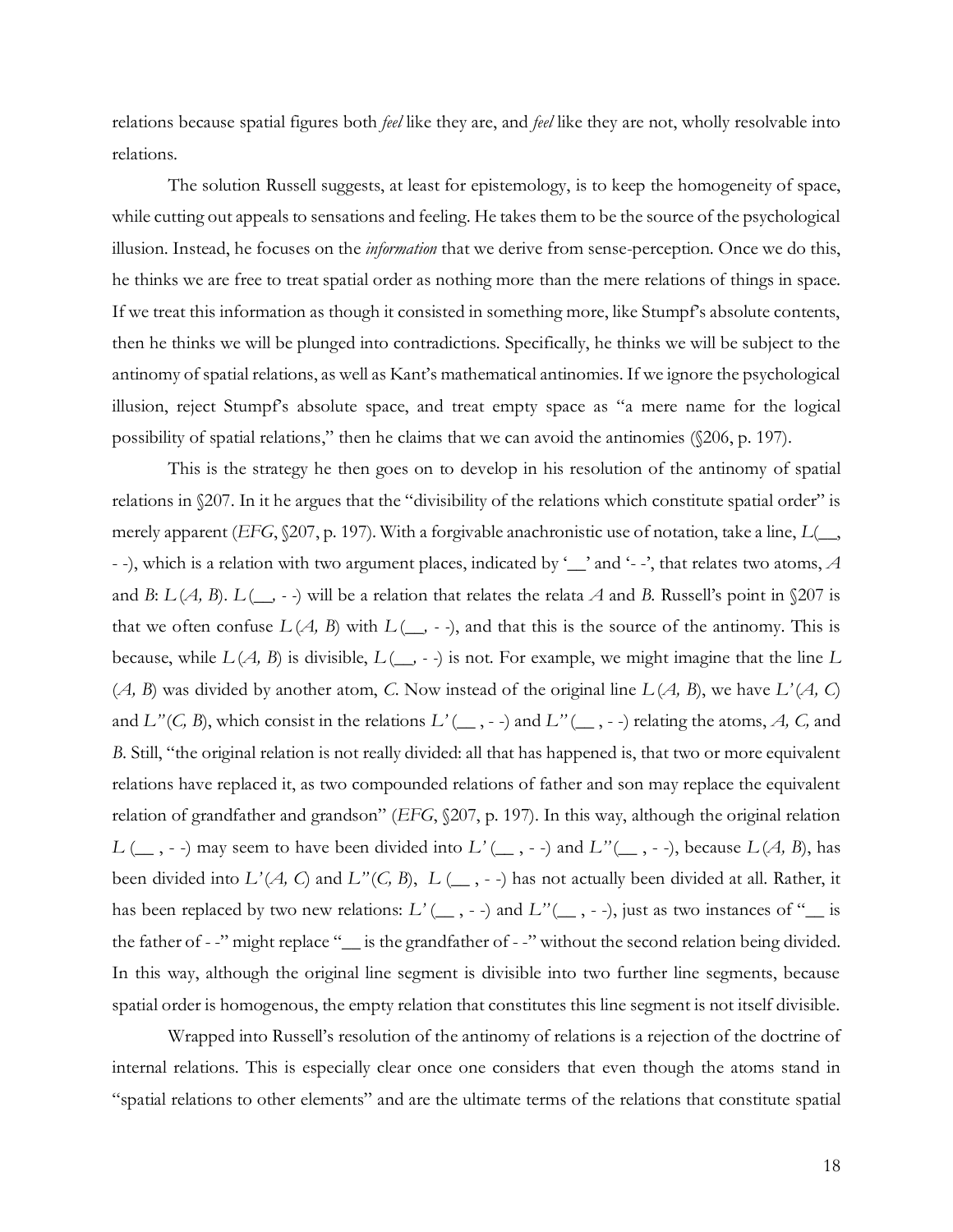figures (*EFG,* §199, p. 192), they are "non-spatial simple" elements (*EFG,* §199, p. 192), "have no intrinsic spatial adjectives" (*EFG*, §200, p. 193), and are themselves unextended. After all, if Russell accepted the doctrine of internal relations within geometry, then spatial figures would be grounded in intrinsic properties of the atoms that they relate. Geometry, however, only studies spatial properties. So because these are unextended "non-spatial simple" elements, as far as geometry is concerned, they are identical. Thus, there is no way that spatial figures are reducible to the properties of their atoms, and Russell must reject the doctrine of internal relations within geometry.

So far, however, Russell's rejection for epistemology of space as an absolute content and of the doctrine of internal relations may look *ad hoc*. Rejecting these gives Russell his resolution of the antinomy of spatial relations, but can Russell give a further reason why epistemology is not afflicted with the same illusion as psychology? That is, why maintain that the psychological sensation or feeling of spatial figures presents them as both merely relations, and as more than mere relations, while also maintaining that the *information* we derive from sense perception about space does not present them this way, but only as spatially ordered terms?

A preliminary answer might be that if we set aside the immediacy of sense perception and only think about the nature of spatial figures as spatial relations, we will see that an underlying absolute spatial content is superfluous. Spatial figures, as related relata, are *Thises* (returning to Russell's Aristotelean turn of phrase, *EFG*, §187-9, p. 182-4; §199, p. 192; §204, p. 195). What makes a *This* a *This*, on an Aristotelean view, is its form. <sup>19</sup> Russell here takes that form to be the relation (compare *EFG*, §188, p. 183). The material, the atoms, themselves are potential relata. They do not make the figure what it is, but merely provide the occasion for the relation, the form, to make a *This* (compare *EFG*, §199, p. 192).<sup>20</sup> Thus, epistemically, there is no need to treat the relata as themselves containing intrinsic properties that ground the relation, as though the matter of the *This* was itself sufficient to determine its form and what the *This* is. In this respect, given Russell's Aristotelean appeals to geometrical *Thises*, which consist in a form and a matter, it is no surprise that he rejects the doctrine of internal relations for geometry. If we were to delve further into Russell's account of space and his notion of a "form of externality," I believe that we would find more evidence for this position because

<sup>&</sup>lt;sup>19</sup> See, for example, *Meta*, *VII* (*Z*)  $\dot{\mathcal{O}}$  *VIII* (*E*). In some places Aristotle clarifies that a "this" is a "this such," where the "such" indicates its form and makes the thing *what it is*, but the matter makes the thing this individual thing and not some other individual thing of the same kind (e.g., *Meta*, 1033b25).

<sup>20</sup> Notice, although Russell claims in this passage that the atom "must be a *This* not resolvable into *Thises,*" because it is not extended, if it is a *This*, it is not a *This* in the same sense as a spatial figure is a *This.* Indeed, the unrelated atom seems to be like unenformed matter. And as with such matter, one might wonder whether it is a *This* at all.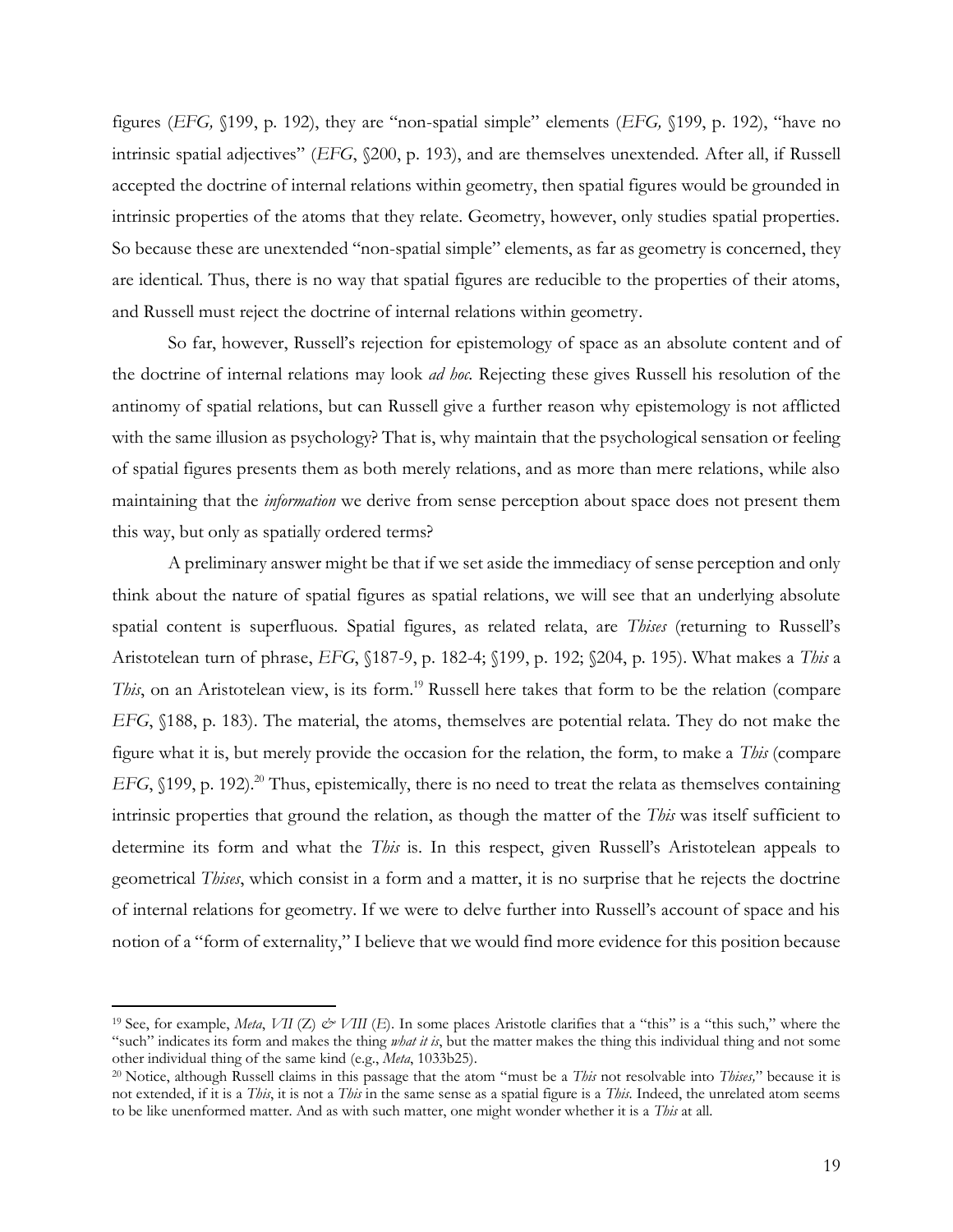such a form both has the role of allowing the differentiation of positions as external to one another and of grounding the relations between these positions, like  $L(\_\_\_$  --).<sup>21</sup>

There is another clearer reason that epistemology should not view space as an absolute content although psychology should, on Russell's view. This has to do with the reason why Stumpf claims that every space has a center point. Remember, Stumpf claims that all spatial representation must have a quality or color. Closely connected to this, he takes the fundamental, original spatial representation to usually be of a visual field. Such a field always has a subject whom it belongs to, and who is situated at its center. When we construct spaces, he thinks we naturally place our subject at the center of the space, and we determine the location of every outer thing in the space in relation to it (1873, p. 306-7). Nonetheless, we can abstract from the "here" of our subject and the origin of this center point in us. After all, in geometry, our subject and the orientation of our bodies in space is not a topic. Still, Stumpf holds that we cannot separate a space from its center point altogether (1873, p. 180). When we imagine any space—even just the one-dimensional space of a line—he claims that we will include a center point and we will locate points positively and negatively in relation to it (1873, p. 307, 180). This essential inclusion of a coordinate system that determines direction and orientation is, then, a vestige of the psychology of the spatial situation of our subject at the center of our visual field.

Russell cannot accept this conclusion. If Stumpf were right, then representing space would require representing it as having a determinate metric. Projective geometry, however, depends on representing space without representing the metric of that space. Thus, if Russell is to give an account of the possibility of projective geometry, as he aspires to do, he must reject Stumpf's conclusion. Furthermore, Stumpf's argument is clearly psychological: It concerns first and foremost the psychology of spatial representation. If we consider only the *information* that we get about *space* from spatial perception, then nothing follows about the center point of that space. After all, if you and I are in the same room, the way that we center our respective visual fields will differ, yet no difference between the spaces that we are in follows from this difference in our visual fields. Thus, it is not

<sup>21</sup> Russell's notion of a "form of externality" is closely related to Kant's notion of a "form of intuition." Like how space according to Kant is the form of outer intuition, or immediate perception, Russell considers spaces of various curvatures or dimensionalities to be possible forms of externality (e.g., *EFG*, §57, p. 57). For both Kant and Russell these forms are homogeneous, and the homogeneity of space and its parts is not grounded empirically in a feeling, but is an *a priori* feature of it and the form of intuition or externality through which it is known. (For a discussion of the importance of homogeneity for Kant's conception of space and geometry, see Sutherland (2021, esp. ch. 7).) This modification of Kant's notion is closely related to Russell's adaptation of Kant's distinction between form and matter. He aims to adopt the epistemic or logical side of Kant's distinction, but reject its supposedly psychological side (compare *EFG*, §59, p. 62, §183, p. 180-181). Developing a detailed interpretation of Russell's hylomorphism in this period, however, would take us well beyond the doctrine of internal relations. It is, thus, a project that must wait for another occasion.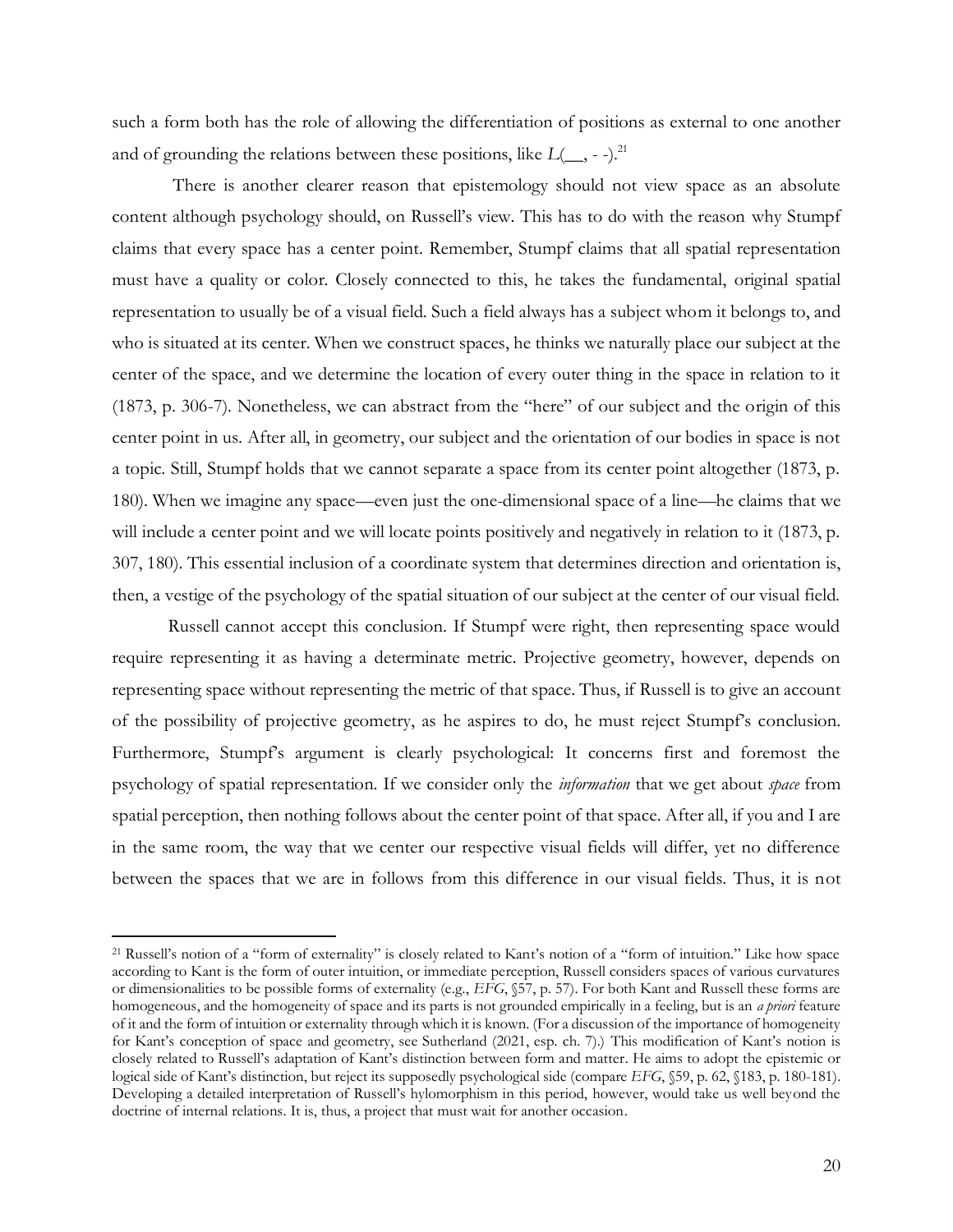unreasonable for Russell to conclude that in epistemology, we need not presume that every space has a center point, and that every position in space has intrinsic coordinates determined by their distance from this center point. For this reason, if epistemology can avoid positing that things in space have such intrinsic spatial properties, that would serve to delineate it more clearly from psychology. And in this respect, Russell's rejection of Stumpf's view of space as an absolute content is not a merely *ad hoc* solution to the antinomy of spatial relations, but is critical to his attempt to separate psychology from epistemology and geometry, and to his overall project in *Foundations*.

#### **§5—Caveats: the return of the doctrine of internal relations and its place outside geometry**

I introduced the doctrine of internal relations as the doctrine that all relations are grounded in intrinsic properties of the terms related. We've now seen that in geometry, in *Foundations*, Russell rejects this doctrine. In closing, I would like to return to the two caveats I mentioned at the outset. First, following Stumpf, Russell takes the atoms that ground geometry to be real physical atoms, except we have abstracted from all of their causal properties. This suggests that although within geometry Russell thinks we should treat them as intrinsically propertyless, in reality they have properties that differentiate them. From this wider standpoint, Russell might not have rejected the doctrine of internal relations. Second, looking past *Foundations* to Russell's work shortly after, we find him endorsing a modified version of the doctrine even in geometry. In this period, we will see that he seems to endorse a view quite close to Stumpf's or Lotze's. I will close by speculating on why Russell changed his view.

As to the first caveat, in *Foundations,* Russell introduces possible atoms to replace points. With the introduction of atoms, he is moving beyond the narrow standpoint of geometry, and considering the nature of space from a broader philosophical one. This kind of shift in standpoint is characteristic of Russell's neo-Hegelian dialectic of the sciences. According to this dialectic, the special sciences have an order. Within the standpoint of a given special science, one will encounter contradictions endemic to its subject matter. Resolving these contradictions necessitates considering further determinations of this subject matter. That is, it requires moving from considering the things in question more abstractly (say, spatially) to considering them more concretely (say, physically).

At the close of *Foundations*, we get an example of such a progression. There Russell indicates that the unextended atoms, or matter, that he has introduced in order to resolve the spatial antinomies themselves will face new antinomies, but to deal with these "would demand a fresh treatise, leading us, through Kinematics, into the domains of Dynamics and Physics" (*EFG*, §209, p. 201). In this way, we begin with geometry, an abstract science of space and possible space relations. We see that the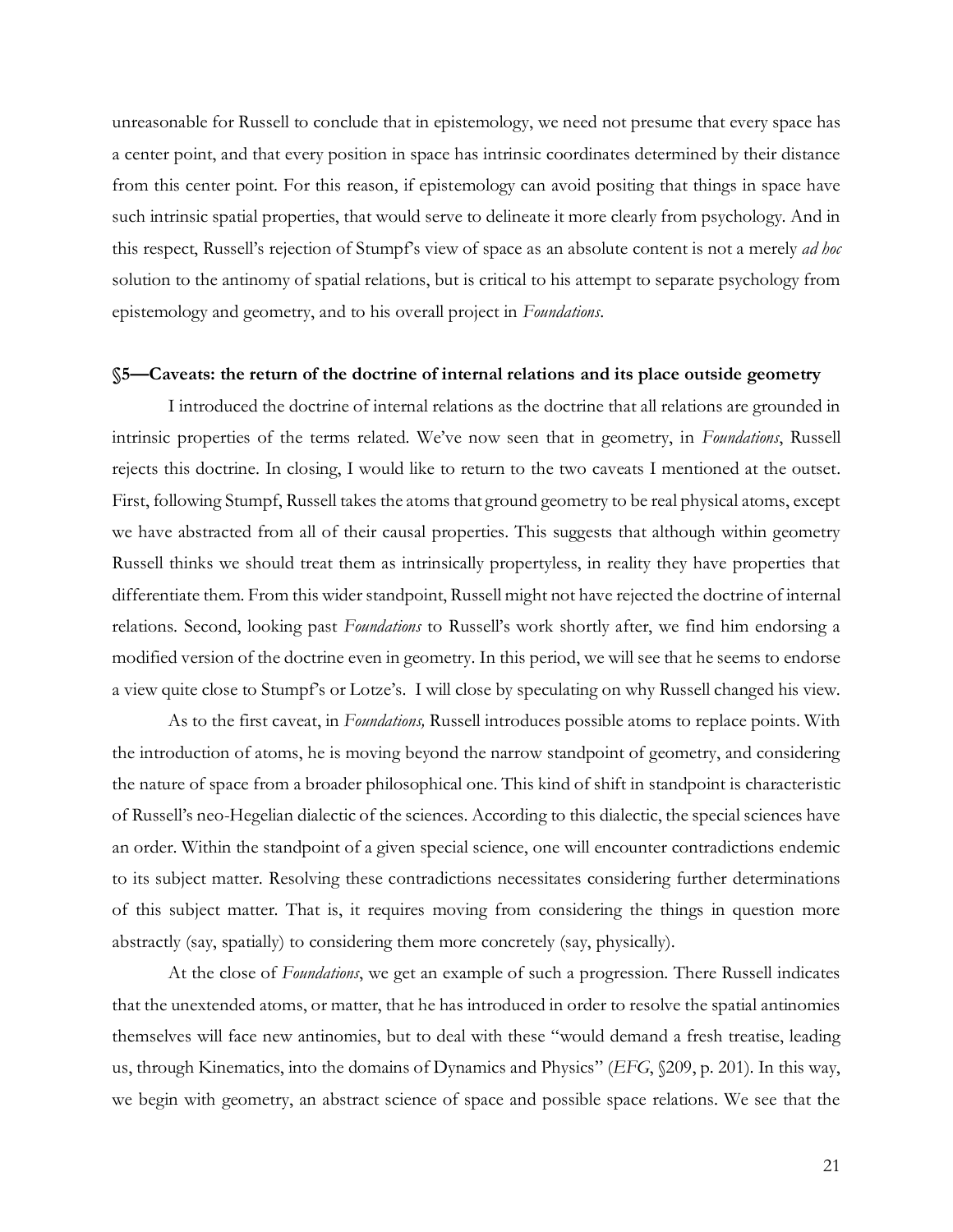basic posits of this science, points and empty spaces, lead to contradictions. We resolve these contradictions by introducing extensionless atoms into geometry, the possibility of which can replace points and the relation of which are spatial figures. This "matter in general" is nonetheless abstracted from the matter of physics (*EFG*, §197, p. 190). While it is "not regarded as possessing any causal qualities, as exerting or as subject to the action of forces," the matter of physics, on the other hand, is subject to such action (*EFG*, §199, p. 191). So while the partial view afforded by geometry is contradictory, by moving to physics we can resolve those contradictions, but then we must contend with new features of the matter in question, forces and causal qualities, which will in turn lead to new contradictions. <sup>22</sup>

Now, even while writing *Foundations,* there is evidence that Russell did not think that the doctrine of internal relations should always be rejected in all sciences*.* In a note from early 1897, when commenting on the "transition from punctual matter to the plenum" and the antinomy of absolute motion which is a contradiction he finds in kinematics, he remarks that "the true view seems to be Lotze's" (1896-98, p. 22). And earlier in the same notebook when considering "dynamics and absolute motion" in a note from 1896, Russell indicates that the way to resolve these contradictions in physics may be to define position by reference to axes or a coordinate system. That gives "hope in restoring the preëminence of the *here*, as a source of absolute position," and perhaps we may replace "force by conation, and pass on into psychology" as the last stage in the dialectic, before the general allencompassing science of metaphysics (1896-98, p. 16).

Although Russell does not develop the plan from these notes, and it is hard to see how psychology might be less contradictory than other sciences, these remarks are not at odds with *Foundations*. After all, in  $\&$  206 we saw that Russell attempts to forestall the effects of a psychological illusion within geometry and epistemology. Specifically, he rejects as too psychological Stumpf's attempt to ground an absolute coordinate system on the *here* of the subject. That is consistent, however, with the preëminence of the *here* being a source of absolute position in psychology. Still, we also saw that within psychology, Russell thought Stumpf's absolute contents, as well as James's rejection of them, could both be justified, and it is not clear how Russell would have attempted to

<sup>22</sup> See Hylton (1990, ch. 3 §2, p. 84-101) and Griffin (1990, esp. p. 79-85; 1988) for further discussion of Russell's dialectic of the sciences, his "Tiergarten program," and the relation of this dimension of his thought to McTaggart and other neo-Hegelians.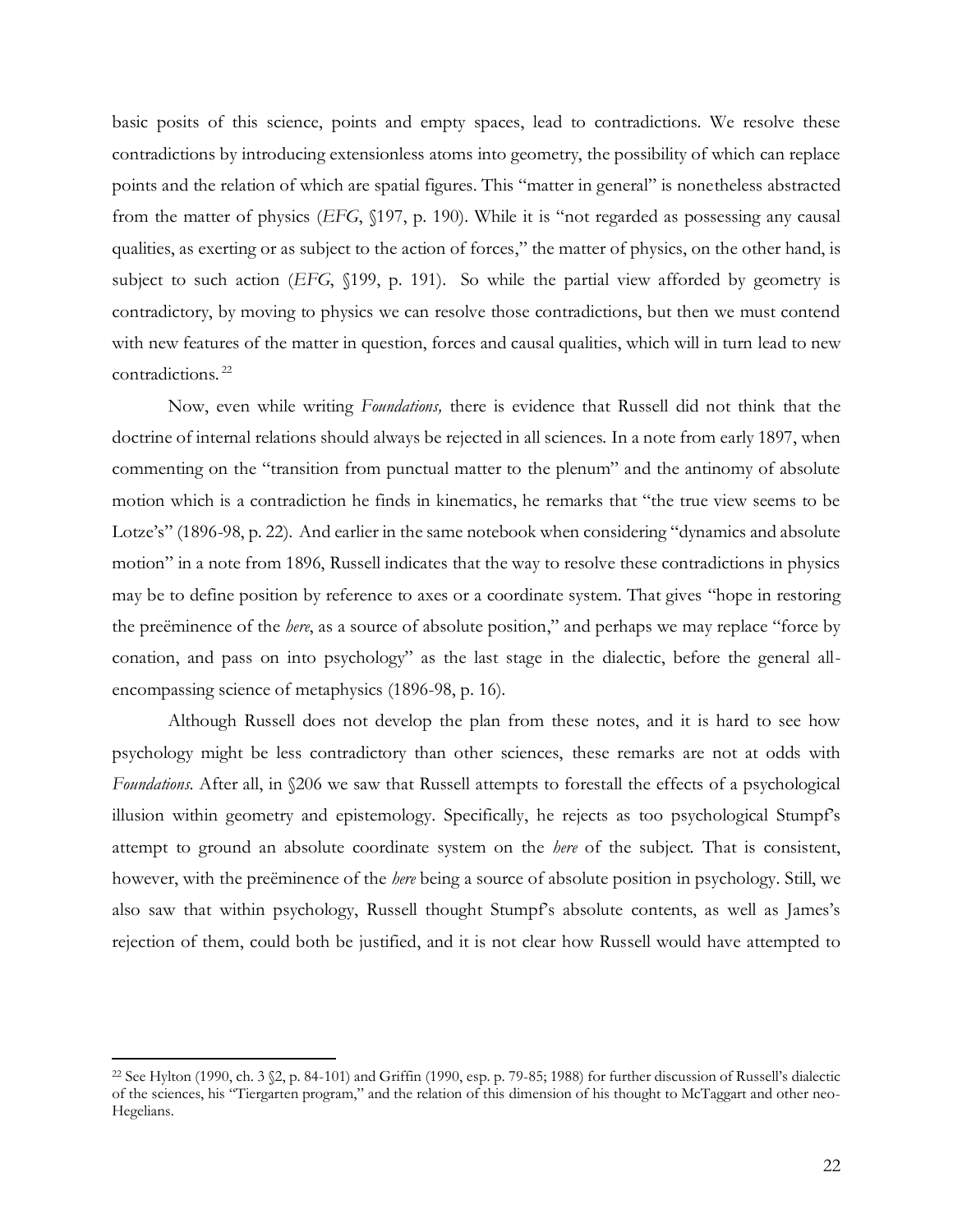reconcile the contradictory views of Stumpf and James.<sup>23</sup> Nonetheless, if we set the contradictory nature of psychology to one side, and consider just the legitimacy of the doctrine of internal relations, then in §206 Russell does seem to think this doctrine is applicable, at least in some contexts. After all, he thought Stumpf was justified in appealing to the doctrine. So although it remains obscure how a limited appeal to the doctrine is supposed to help with overcoming the contradictions of psychology, at the time of *Foundations,* Russell seems more open to the doctrine outside of geometry than within it.

Turning to the second caveat, early in 1898 Russell takes the doctrine of internal relations to be applicable to spatial figures and comes around to a view that is much closer to Stumpf's or Lotze's. In *Foundations* Russell had already noticed that within geometry we often have, as he later puts it, "a conception of difference, without a difference of conception" (1898c, p. 226). Although he is untroubled by these cases in *Foundations* (e.g., *EFG*, §121, p. 131), later he comes to think they are instances of the "contradiction of relativity." It is in elaborating this contradiction in the typescript of an "Analysis of Mathematical Reasoning" from mid 1898 that we find the following endorsement of the doctrine of internal relations.

We have things with definite spatial or temporal relations, and these relations do not confer the same adjective on both the terms. The difference of adjective is expressed in Mathematics by difference of sign; this expresses, for example, the difference between *A's* adjective of being east of *B,* and *B's*  adjective of being west of *A.* We must suppose, therefore, that any intrinsic properties of *A* and B corresponding to the spatial relation must be different. We assume such intrinsic properties to rationalize the relation, and call them positions. Thus *A* has one position and *B* another: since the relation between *A* and *B* is not reciprocal, the two positions should differ. But when we examine either position *per se,* it is found to have no properties but what are shared by all positions. To make the positions of *A* and *B* different, as they must be, we have to take account of the relation: then *A* becomes a position which is east of *B,* and *B* becomes a position which is west of *A*. Thus we have here again a conception of the difference—*A* differs from *B* by lying west of it—but we have no difference of conception. […] We are supposed here to have two terms *A* and *B,* with a relation *R* which transforms them into  $A\beta$  and *Ba*.  $\beta$  is an adjective which has a reference to *B*, and  $\alpha$  similarly has a reference to *A.* Neither can be expressed without this reference, and  $\alpha$  and  $\beta$  differ in content. But *A* and *B*, considered without reference to the relation *R,* have no differences of conception corresponding to the differences  $\alpha$ ,  $\beta$ . (1898c, p. 225; compare Lotze, 1884, p. 199)

Here the contradiction of relativity is that *A* and *B* are in different positions, and so the intrinsic properties of their positions should be different, yet these intrinsic properties are the same.

Notice that in this passage Russell claims the positions of the terms *A* and *B* are identical in themselves *per se*. Nonetheless, *A* and *B* are *transformed* by the relation *R*. Once transformed, *A* acquires the property of  $\beta$ , or of being to the east of *B*; and *B* acquires the property of  $\alpha$ , or of being to the

<sup>23</sup> Although Russell had long since abandoned his Neo-Hegelianism, in *Our Knowledge of the External World* (1914) Alexander Klein (2017) argues that Russell is engaged in a project that bears some similarity to this one insofar as he is there attempting to reconcile psychology and physics using the psychology he learned from reading James all those years before.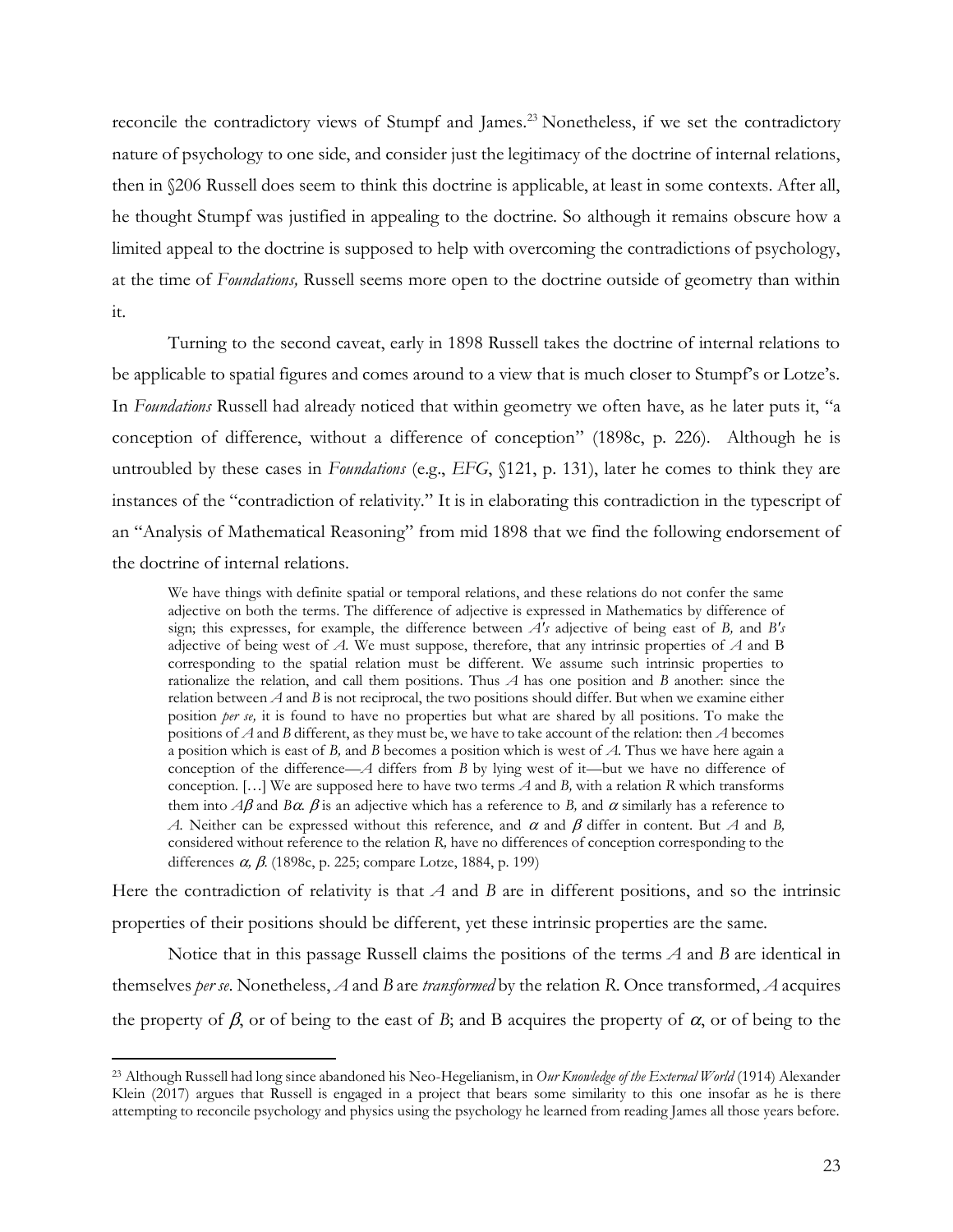west of *A*. This can seem like a rejection of the doctrine of internal relations, and not so different from *Foundations*. There we saw that qualityless atoms are related geometrically through the space that they inhabit. This is because the atoms of *Foundations,* as the non-spatial elements of geometry, are intrinsically identical. Thus, it can't be that their intrinsic properties ground their spatial relations. Rather, these are grounded first and foremost in the relation, or the space to which this relation belongs. *In this relation*, these atoms acquire geometrical properties like "being to the east of A" or "being to the west of B," or  $\alpha$  and  $\beta$ . In this respect, although in *Foundations* unrelated atoms, or unenformed matter, are intrinsically identical, *after* two atoms are related through space, they acquire properties like  $\alpha$ ,  $\beta$ , which are grounded in their relation. In this sense, in *Foundations* too, related atoms, or enformed matter, can have properties that are grounded in the relation.<sup>24</sup> And for that reason, the break between the two views can seem small.

The substantive break with *Foundations,* however, lies at the beginning of the "Analysis" passage, with its proposal that there are *intrinsic* properties of *A* and *B* corresponding to the spatial relation. That is incompatible with the atoms of *Foundations*. To see why, suppose that the related atoms, or the enformed matter, of *Foundations* had intrinsic properties corresponding to their spatial relations. The non-spatial, unrelated, unenformed atoms*,* however, are supposed to be identical with these spatially related atoms. Thus, intrinsically considered, in isolation from whatever relations they stand in, the unrelated and the related atoms should be identical. If the related atoms have intrinsic properties that correspond to their spatial relations, however, then they cannot be identical. After all, the non-spatial atoms are non-spatial because they are supposed to be devoid of such intrinsic spatial properties. Thus, there is a substantive break between the *Foundations* and "Analysis" views when it comes to the properties of the terms ultimately related.

This break is evident in a March of 1898 preparatory study for "Analysis" titled "On the Constituents of Space and their Mutual Relations." In *Foundations,* the external relations of a figure "constitute its position" (*EFG*, §124, p. 133). External relations can distinguish a figure from others, but a change in its external properties can "in no way affect its internal properties" (*EFG*, §124, p. 133). In this sense, position is an extrinsic property of figures, not an intrinsic one. "Constituents of Space," however, opens with the claim that "every point has a quality peculiar to itself, called its position. This quality is intrinsic, and is that by which points differ" (1898b, p. 311, 320).

<sup>24</sup> This would be a bit like taking a projective space, along with the figures in it, and assigning a coordinate system to it, so as to be able to study metric properties of the figures.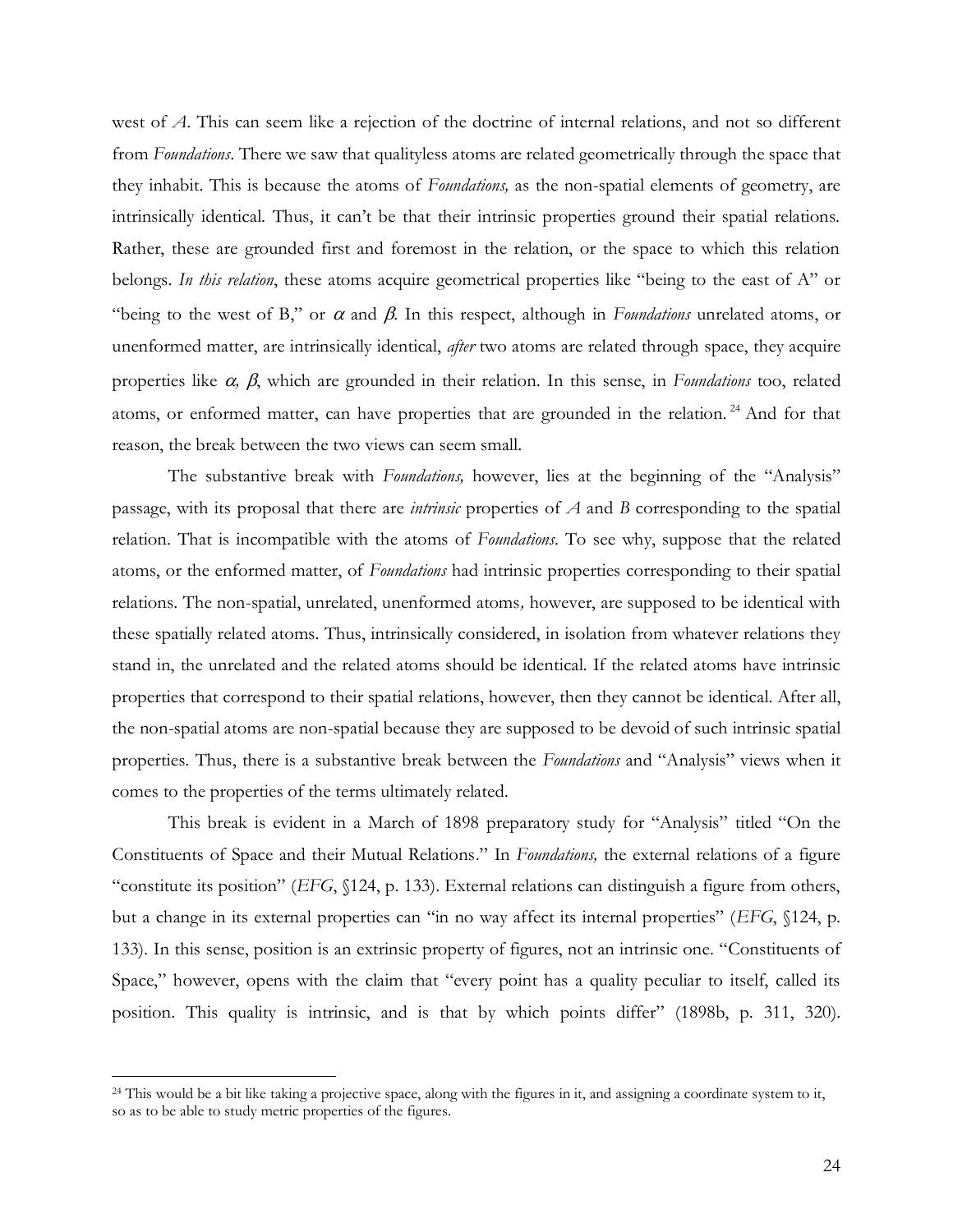"Constituents" goes on to attack the *Foundations* position that the basic terms of spatial figures are themselves non-spatial (p. 317-318), and contra *Foundations,* it defends the claim that geometry cannot but hypostatize its relations and rejects the view that everything spatial is merely relational. Finally, although this essay does not contain an endorsement of the doctrine of internal relations that is quite as developed as the one from "Analysis," in a footnote he distinguishes relations in a "narrow sense" where "it is impossible to find, in any of the related terms, any adjective corresponding to the relation and yet not stated with a reference to the other terms of the relation" (1898b, p. 316n). "All spatial relations," including distance, belong to this class, about which Russell claims:

[T]he relation may be formally exhibited as an adjective of either term, but it is an adjective in which the reference to the other term cannot be omitted. We assume, to rationalize this relation, an intrinsic property, position, by which the two points differ; but as pointed out above, nothing can be said about position *per se*, but only about differences of position. (1898b, p. 316n)

This endorsement of intrinsic adjectives of the terms in a relation that "rationalize the relation" is quite close to the kind of endorsement of the doctrine of internal relations that we found in "Analysis." In both cases intrinsic adjectives make essential reference to another term. Thus, in both cases we have the oxymoron of an *intrinsic* adjective with an essentially *extrinsic* reference. Perhaps this problem is not deep—perhaps there is no trouble in the *existence* of an intrinsic property that can be indicated or *known* only through an external reference—but it should still make us wonder: Why does Russell come to prefer a view that endorses such paradoxical properties to the view of *Foundations*?

In the "Constituents of Space," Russell gives the following argument against taking non-spatial atoms to be the basic constituents of spatial figures. He claims that a view where a non-spatial something underlies spatial figures treats points as "mere content" (i.e., as properties or relations), not things (1898b, p. 317). Russell holds that this view "makes everything spatial mere content" (1898b, p. 317). He claims that on it each point does not *have* an (intrinsic) quality—position—but *is* the quality of position by which *things* are distinguished. This seems to fit with the *Foundations* view of geometry and epistemology. On it, *things* have positions by which they are distinguished, but points themselves do not have intrinsic qualities of position. The problem with such a view, according to "Constituents," is "that each point is a unique quality, which can, by its essence, only belong to one existent. Thus it is not a true content, but, as we might say, an *existent* adjective. It is not, in Bradley's sense, a wandering adjective, and is not, as we require it to be, a *mere* content" (1898b, p. 318). Russell's thought here seems to be that if spatial figures are mere relations of non-spatial things, points or positions are supposed to be qualities that allow the distinction of these things. On this view, points, along with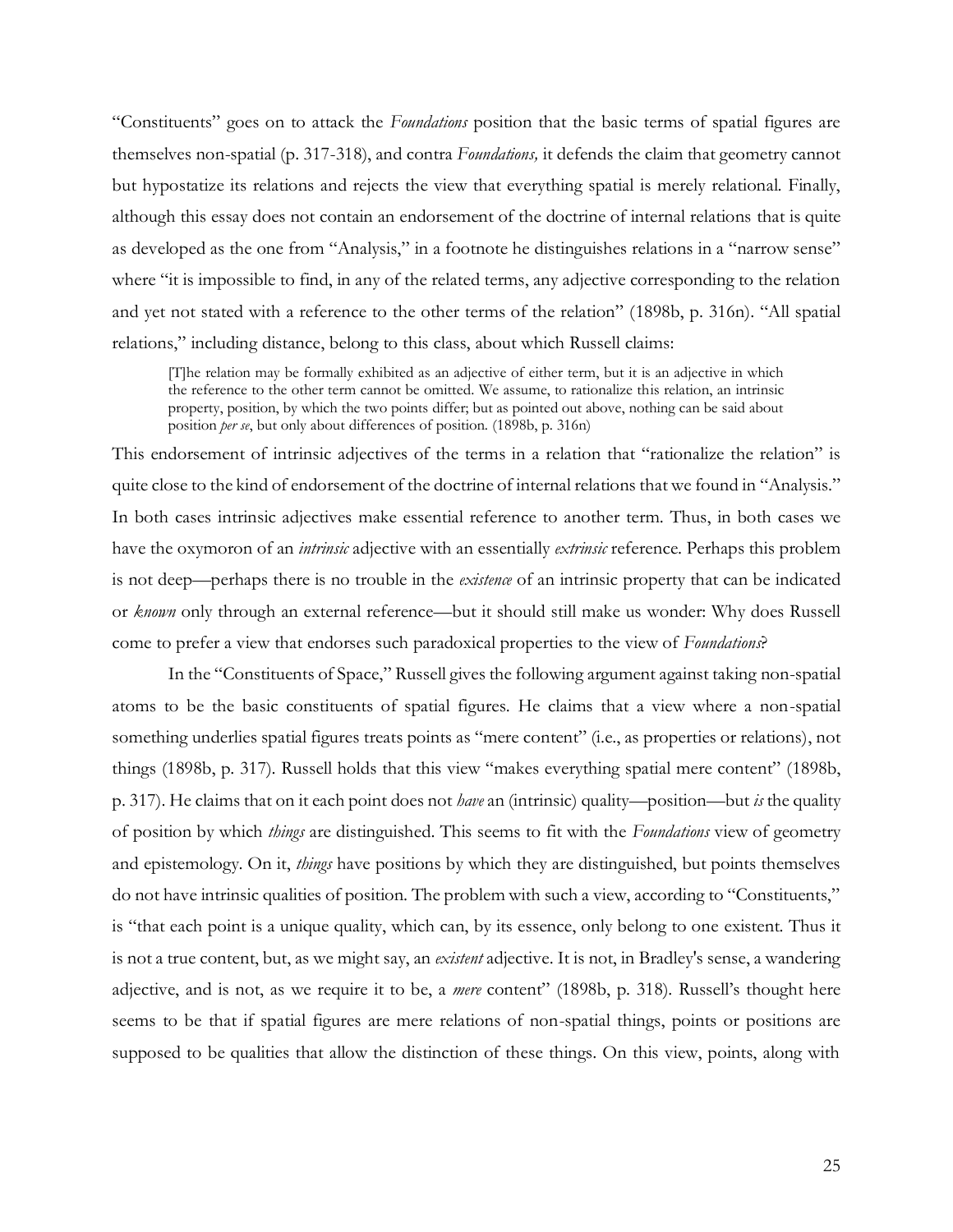everything else spatial, are supposed to be mere contents. Contents, however, can belong to more than one thing, while points cannot. So positions are not mere contents.

This is not an easy argument and to plumb its depths would require diving deeper into the radically altered view of "Constituents" and the changes leading to it than we can here.<sup>25</sup> We can make some progress, however, by addressing an objection that might be bothering the reader. I have argued that in *Foundations,* geometry is grounded ultimately in atoms, and that these are non-spatial. In part on these grounds I have argued that Russell would reject the doctrine of internal relations in geometry. Lotze, however, endorsed this doctrine. He held, remember, that for every spatial property, *s,* of an appearance, *A*, there must be some non-spatial property, *n*, of a thing in itself, *X*, that grounds *s*. Things in themselves were essentially non-spatial. Thus, in both cases the ultimate ground for spatial figures or appearances lies in something that is essentially non-spatial, and the inference from the nonspatiality of Russell's atoms to the rejection of the doctrine of internal relations looks invalid.

Notice, however, the large difference between Russell's atoms and Lotze's things in themselves. Russell's atoms abstract away from all of their features except for their bare difference from one another. For the purposes of geometry, the atoms are matter in general, lacking all further intrinsic properties. Their spatiality arises through their relations and prior to this, they are indistinguishable. They are merely an occasion for their differentiation and relation through space, which is the source of the distinctive features of spatial figures. This is similar to how we saw that Lotze reads Kant, or at least treatises of the Kantian school, since such atoms leave unanswered how "particular apparent things find their definite places in" the perception of space (1884, p. 181-182). In

<sup>&</sup>lt;sup>25</sup> To do this we would need to delve into the ultimate origin of the reconceptualization of positions evident in "Constituents," which can seem to stem from Russell's intervening work on the continuum, especially his essay "On the relations of number and quantity." In this essay, Russell begins to claim that when we have "a conception of difference, without a difference in conception," "this seems to constitute a contradiction" (1897b, p. 81), but this will only seem to be a "contradiction" if one endorses the doctrine of internal relations.

Still, this can seem like it isn't a huge break with *Foundations*. It only suggests that the doctrine of internal relations governs thought, not that it extends to sense, which may be consistent with how Russell views the doctrine in *Foundations* (compare, e.g., *EFG*, §121, p. 131). Further, the two views agree on the major point that "two things which differ only quantitatively do not differ in the conceptions applicable to them," and so thought is inadequate to sense (1897b, p. 81). On this reading, it is the endeavor of "Constituents" to find intrinsic qualities of points or continuous quantities (e.g., spaces) that would explain the quantitative relations between them that marks the big break with *Foundations*.

That reading, however, would underemphasize the major crack that appears in "On the relations of number and quantity." In this essay Russell traces conceptions of difference without a difference in conception back to the intensive continuum. He seems to take this continuum, along with the continuous quantities "not wholly mastered by conception," to be psychological and subjective (1897b, p. 82). And this at least seems to land Russell in the awkward position both of taking all of mathematics to be grounded on this unconceptualizable continuum, and of taking the "purely psychical, nonmeasurable indivisible" intensities that make up this continuum to have nothing whatever to do "with the definite, measurable, objective quantities of mathematics" (1897b, p. 78). The major crack of 1897, then, is that while in *Foundations* the intuitive basis of mathematics was taken to be non-psychological, objective and relatively unproblematic, in "On the relations" it is taken to be psychological, subjective and inadequate for grounding mathematics.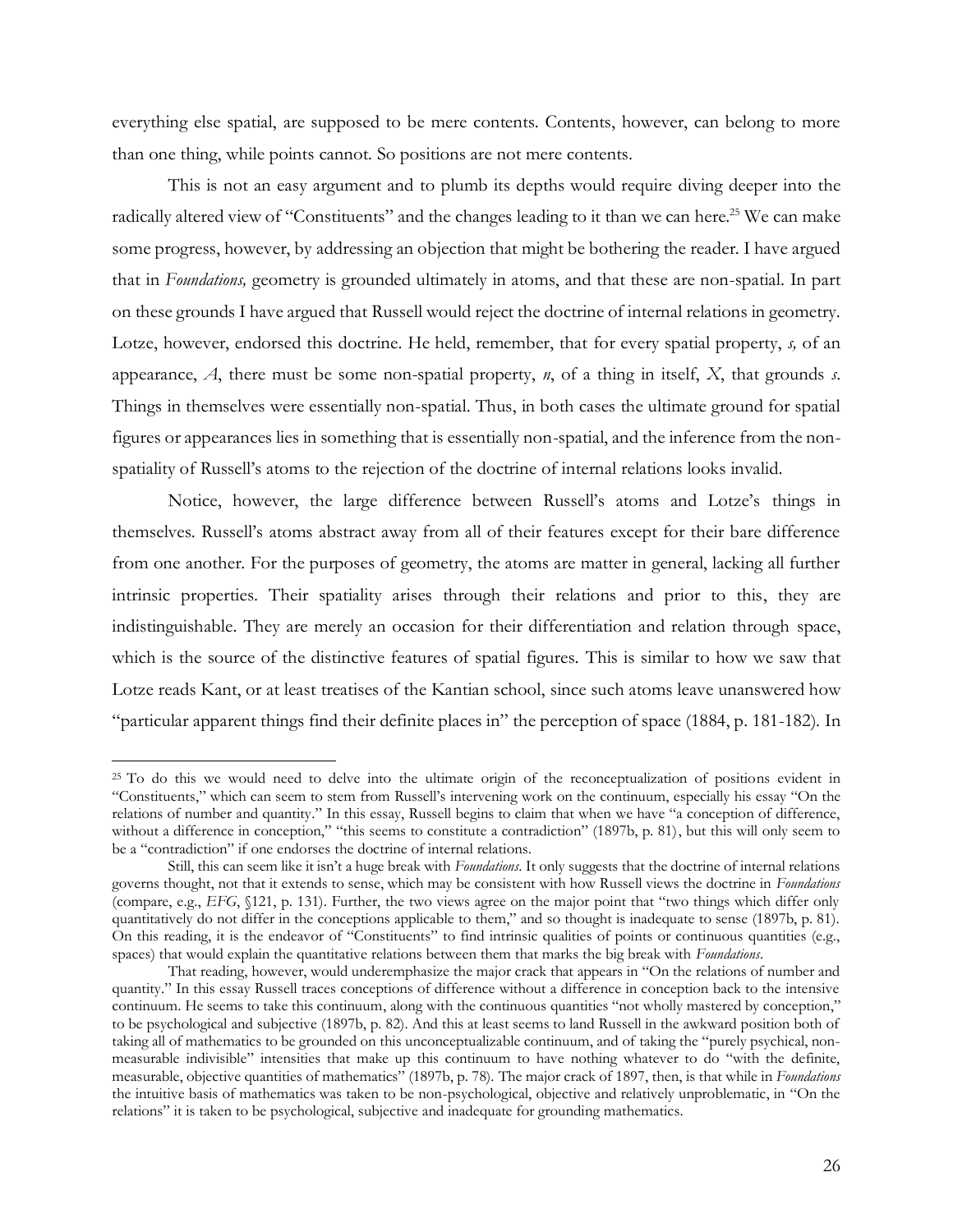contrast, for Lotze, things in themselves contain the ground of all their possible properties. It is through their relation to us that appearances in space arise. Although there is nothing spatial about those things themselves, they have properties that correspond to the spatial properties of the appearances they ground that distinguish them from one another. In this way, although on both Russell's and Lotze's views, atoms and things in themselves ultimately ground geometrical figures, Russell's atoms are baren and empty, at least as they are considered by geometry, while Lotze's things in themselves are fecund and infinite, containing the intrinsic ground of all their possible relational properties. So while it is correct that non-spatiality on its own does not rule out reliance on the doctrine of internal relations, this is ruled out by stripping out intrinsic properties from the atoms that ground spatial figures and taking the distinctive features of these to be grounded in space.

Returning to the "Conditions" argument, there the problem with the *Foundations* view was at least in part supposed to be that it treated points or positions as general properties that could be occupied by, and thus common to, many things. In fact, on the "Conditions" view, however, points are existent adjectives or qualities that are absolutely particular, and occupying different points is sufficient to distinguish two things. In this way, in "Conditions" Russell is shifting to a view of points where they have absolutely distinctive properties. As a result, rather than being indistinguishable and propertyless, on the "Conditions" view, points and positions are more like Lotze's property-rich things in themselves, except that their properties are spatial. In this respect, in "Conditions," Russell comes to think of one legitimate view of space as similar to the absolute space of Stumpf. On this view, space is the sum or aggregate of all of the qualitatively, intrinsically differentiated points and positions.

Thus, points and positions can be legitimately viewed as hypostatized existents, according to "Conditions." In *Foundations,* Russell thought that hypostatizing space in this way was the source of contradictions in geometry, but that these contradictions could be avoided by positing atoms and beginning the transition to physics. In "Conditions," this hypostatizing of space is no less contradictory (1898b, p. 318, 320-321). But now Russell thinks this hypostatization is unavoidable, and that a dilemma quite close to the antinomy of spatial relations is "ultimate and insoluble" (1898b, p. 321). If in "Conditions" the contradictions accompanying hypostatization seem even more inevitable, we might ask, again, why does he change his view?

In closing, let me point to one further remark that might help explain the shift. In his notes on McTaggart's 1898 Lent Term lectures on Lotze, which would have been around the time he wrote "Conditions" (although well after his identification of the contradiction of relativity in "On the relations of number and quantity"), we get what might be another clue. In a brief discussion of a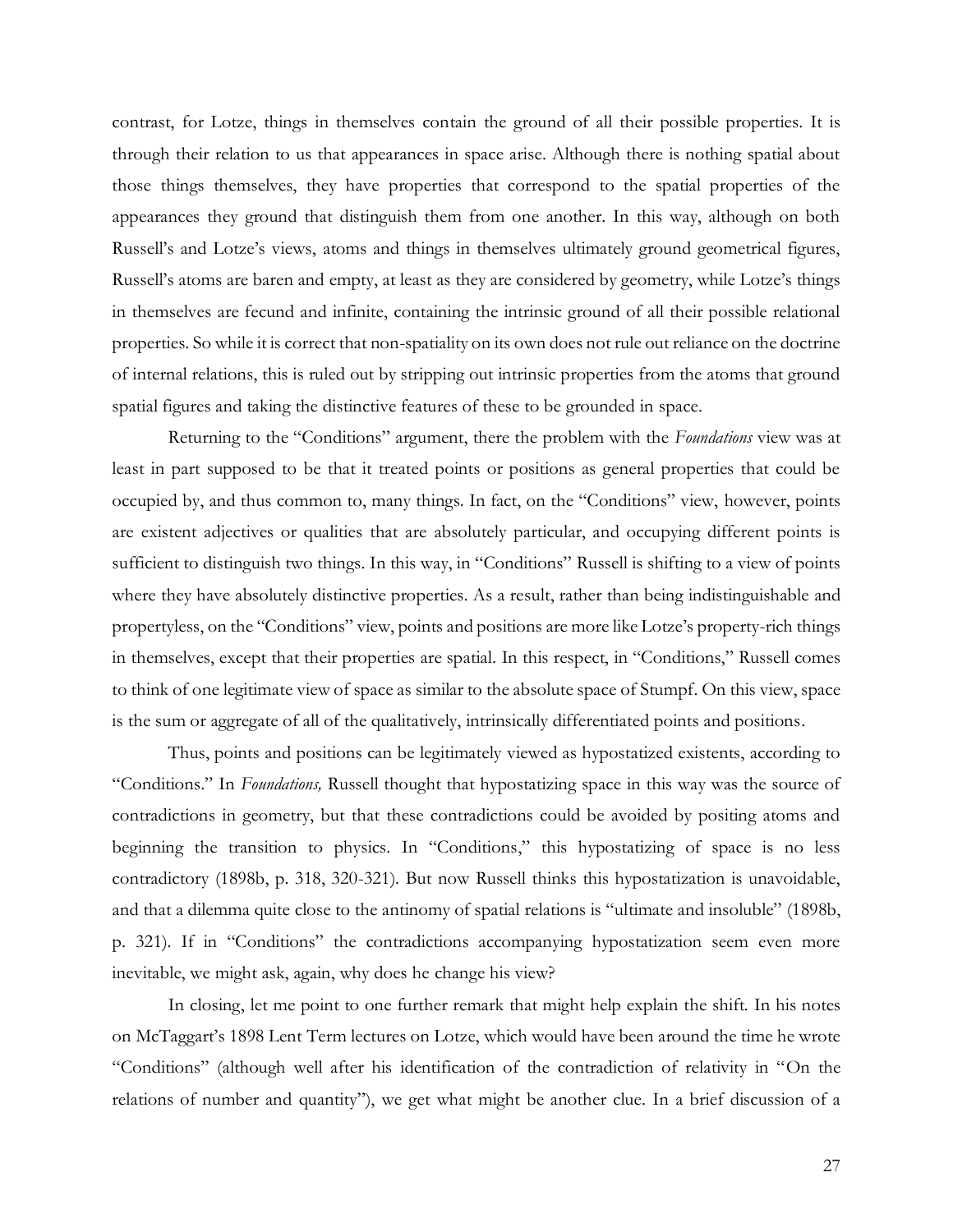contrast between Lotze and Kant that corresponds to the one between *Foundations* atoms and Lotze's things in themselves, Russell writes: "Lotze's doctrine improvement on Kant: avoids Kant's duality. Form must have some connection with matter" (2020, p. 64). This echoes Lotze's claim that Kant, or treatises of his school, "treat Things in themselves as utterly foreign to the forms under which they were nevertheless to appear" (1884, p.181). We saw that because the atoms of *Foundations* are baren, Lotze would take them to be incapable of explaining the spatial properties of the appearances they ground. And here we see that he seems to think this lack of explanatory power entails that the matter is utterly foreign to, or unconnected with, the form of space.

Of course, it is hard to say whether Russell endorsed the claim of these notes or whether he is only faithfully recording the lecture. There is no parenthetical commentary of the sort that he often makes in his own voice. Nonetheless, the remark is suggestive. We saw above that on Aristotelean hylomorphic views, unenformed matter does not constitute a *This* because it is a thing's form that makes it what it is. Unenformed matter is merely potentially a *This.* And on such views there is no expectation that unenformed matter determines what a *This* would be. This is not a bug; it is a feature. In these notes, however, Russell seems to worry with Lotze that unless the unenformed matter and its features explains the enformed matter and its features, this leads to a duality that cleaves matter from form so that no connection remains. If, however, points and positions were existent qualities that were intrinsically differentiated from all other points and positions like on Stumpf's view, then this material of geometry would already be intrinsically spatial, points would already be intrinsically tied to the space they occupy, and thus, space as form would have a connection with matter. In this way, by early 1898 Russell had clearly broken with the hylomorphism of *Foundations*. 26

<sup>26</sup> I would like to thank Jim Levine, Josh Mendelsohn, Giliad Nir, and Daniel Sutherland for their insightful and careful comments on earlier versions of this essay. Brooke McLane-Higginson has provided invaluable copy editing. And because who knows what the future will bring, let me take this occasion to thank Kim Frost, Jonas Held, Veronika Hofer, Matthew Kisner, Eliot Michaelson, Andrew Pitel, Sanford Shieh, Shawn Standefer, Michael Stölzner, and Mark Textor, who have all read versions of, and commented helpfully upon, the much longer manuscript on Russell's conception of space in *Foundations* from which some of these thoughts stem.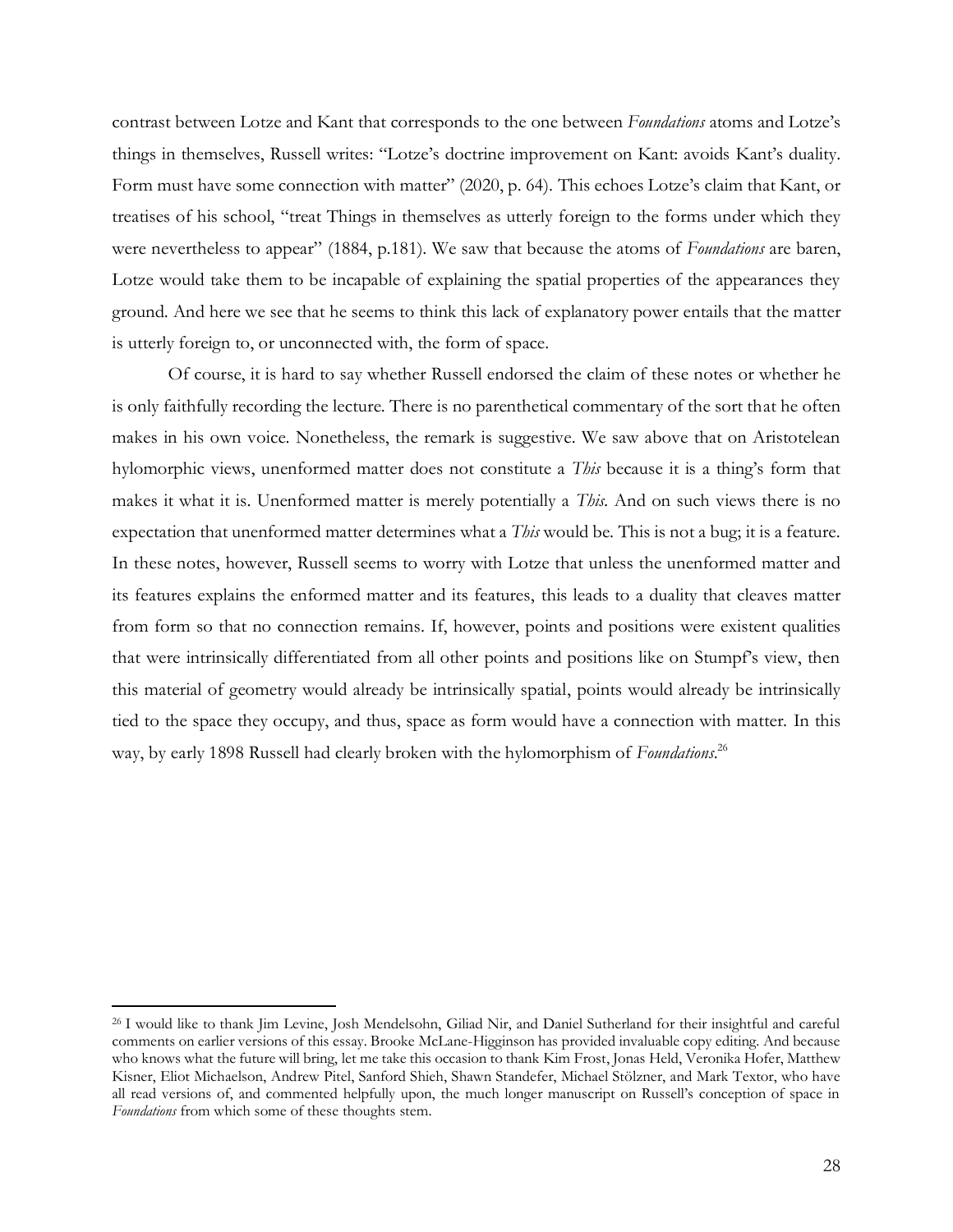## **References**

- Aristotle (1984). *The Complete Works of Aristotle: The Revised Oxford Translation*. Edited by Jonathan Barnes. Princeton: Princeton University Press.
- Bell, David (1999). The revolution of Moore and Russell: A very British coup? *Royal Institute of Philosophy Supplement* 44: 193-209.
- Bradley, Francis H. (1893). *Appearance and Reality: A Metaphysical Essay*. London: Swan Sonnenschein & Co.
- Candlish, Stewart (2007). *The Russell/Bradley Dispute and its Significance for Twentieth-Century Philosophy*. New York: Palgrave Macmillan.
- Centi, Beatrice (2011). Stumpf and Lotze on space, reality, relation. In *Carl Stumpf From Philosophical Reflection to Interdisciplinary Scientific Investigation*, ed. by Geert-Jan Boudewijnse and Silvia Bonacchi (p. 69–81). Wien: Krammer.
- Chrudzimski, Arkadiusz (2015). Carl Stumpf über sachverhalte. In Fisette and Martinelli, p. 173–202.
- Duncombe, Matthew (2020). *Ancient Relativity: Plato, Aristotle, Stoics, and Sceptics*. Oxford: Oxford University Press.
- Fisette, Denis and Riccardo Martinelli (2015). *Philosophy from an Empirical Standpoint: Essays on Carl Stumpf*. Leiden: Brill.
- Griffin, Nicholas (1988). The Tiergarten Programme. In *Russell: the Journal of Bertrand Russell Studies* 8(1): p. 19-34.
	- (1991). *Russell's Idealist Apprenticeship*. Oxford: Clarendon Press.
	- (2012). What did Russell Learn from Leibniz? *Journal for the History of Analytical Philosophy* 2(1):1- 11.
- Hatfield, Gary (1990). *The Natural and the Normative: Theories of Spatial Perception from Kant to Helmholtz*. Cambridge: MIT Press.
- Heis, Jeremy (2017). Russell's road to Logicism. In *Innovations in the History of Analytical Philosophy*, ed. by Sandra Lapointe and Christopher Pincock (p. 301-332). London: Palgrave Macmillan.
- Hylton, Peter (1990). *Russell, Idealism, and the Emergence of Analytic Philosophy*. Oxford: Oxford University Press.
- James, William (1890). *The Principles of Psychology, vol. 2*. New York: Dover.
- Kant, Immanuel (1900−). *Kants Gesammelte Schriften*, ed. by the Deutschen Akademie der Wissenschaften. Berlin: De Gruyter.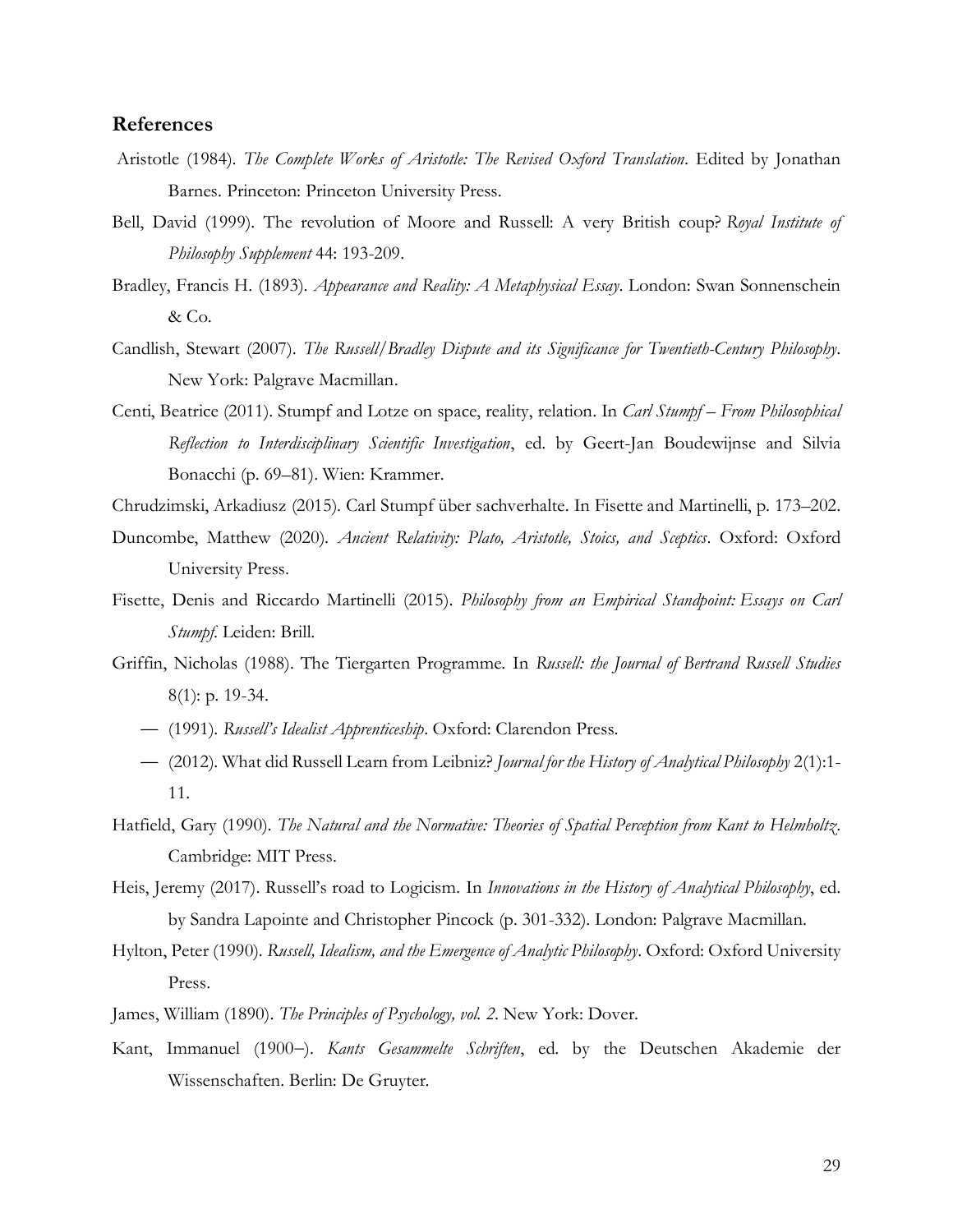- (1992−). *The Cambridge Edition of the Works of Immanuel Kant*, ed. by Paul Guyer and Allen Wood. Cambridge: Cambridge University Press.
- Klein, Alexander (2017). Russell on acquaintance with spatial properties: The significance of James. In *Innovations in the History of Analytical Philosophy*: 229-263. London: Palgrave Macmillan.
- Levine, James (2018). Russell and Idealism. In *The Bloomsbury Companion to Bertrand Russell*, ed. by Russell Wahl (p. 17–58). London: Bloomsbury Academic.
- Lotze, Hermann (1856). *Mikrokosmus: Ideen zur Naturgeschichte und Geschichte der Menschheit*, *Versuch einer Anthropologie, Bd. 1*. Leipzig: S. Hirzel.
	- (1884/1879). *Metaphysic in Three Books: Ontology, Cosmology, and Psychology.* Edited by Bernard Bosanquet, Translated by Andrew C. Bradley, Bernard Bosanquet, Thomas H. Green, and Rev. C. A. Whittuck. Oxford: Clarendon Press.
- Milkov, Nikolay (2015). Carl Stumpf's debt to Hermann Lotze. In Fisette and Martinelli, p. 101–122.
	- (2020). Early Analytic Philosophy and the German Philosophical Tradition. London: Bloomsbury Academic.
- Pradelle, Dominique (2015). Autonomy of the sensible and de-subjectification of the a priori by Stumpf. In Fisette and Martinelli, p. 263–294.
- Plato (1997). *Plato: Complete Works*. Edited by John M. Cooper. Indianapolis: Hackett.
- Preti, Consuelo (2008). On the origins of the contemporary notion of propositional content: antipsychologism in nineteenth-century psychology and G.E. Moore's early theory of judgment. *Studies in History and Philosophy of Science, Part A* 39(2): 176-185.
- Russell, Bertrand (1896). Various notes on mathematical philosophy. In Russell 1990.
	- (1897a/1956). *An Essay on the Foundations of Geometry*. New York: Dover.
	- (1897b). On the relations of number and quantity. In Russell 1990, p. 68-83.
	- (1898a). On quantity and allied conceptions. In Russell 1990, p. 114-135.
	- (1898b). On the constituents of space and their mutual relations. In Russell 1990, p. 309–321
	- (1898c). An analysis of mathematical reasoning. In Russell 1990, p. 154–242.
	- (1898d). Are Euclid's axioms empirical. In Russell 1990, p. 322–338.
	- (1899). The classification of relations. In Russell 1990, p. 136–146.
	- (1903). *The Principles of Mathematics*. Cambridge: Cambridge University Press.
	- (1914). *Our Knowledge of the External World.* Chicago: Open Court.
	- (1959). *My Philosophical Development*. New York: Simon and Schuster.